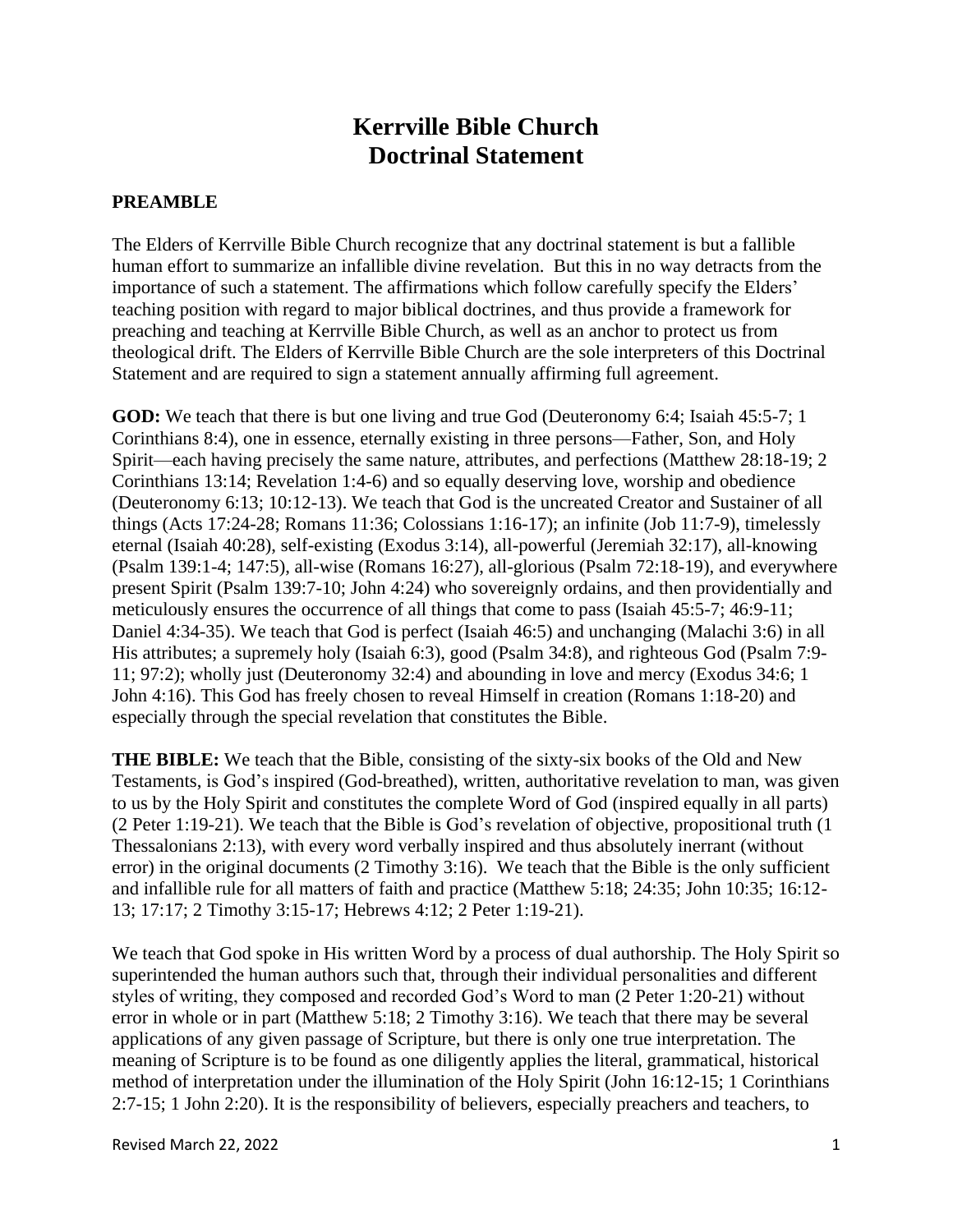rightly interpret the Word (2 Timothy 2:15), carefully discerning its original meaning, true intent and fitting application. We teach that the Bible begins with the literal, historical account of Creation (Genesis 1:1).

**CREATION:** We teach that the opening chapters of Genesis present creation in six literal, 24-hour days (Genesis 1:31; Exodus 31:17); that God created the heavens and the earth (the universe and all it contains) out of nothing, and that Genesis 1-2 describe the special creation of male and female apart from any evolutionary process (Genesis 1:26-28; 2:7, 18-23). We teach that the age of the universe should be measured in thousands of years, not millions or billions. We reject the "gap theory" of creation as well as all theories involving theistic evolution.

We teach that angels are created spirit beings and are therefore not to be worshiped. Although they are a higher order of creation than man, they are created to serve and worship God [\(Luke](https://biblia.com/bible/esv/Luke%202.9-14)  [2:9-14;](https://biblia.com/bible/esv/Luke%202.9-14) [Hebrews 1:6-7,](https://biblia.com/bible/esv/Heb%201.6-7) [14;](https://biblia.com/bible/esv/Hebrews%201.14) [2:6-7;](https://biblia.com/bible/esv/Hebrews%202.6-7) [Revelation 5:11-14;](https://biblia.com/bible/esv/Rev%205.11-14) [19:10;](https://biblia.com/bible/esv/Revelation%2019.10) [22:9\)](https://biblia.com/bible/esv/Revelation%2022.9) and to render service for the sake of those who will inherit salvation (Hebrews 1:14).

We teach that the pinnacle of God's creation was man, represented by the first two people, Adam and Eve (Genesis 1:27).

**GOD THE FATHER:** We teach that God the Father, the first Person of the Trinity, is the Creator of all things (Genesis 1:1-31; Ephesians 3:9), who orders and accomplishes all things according to His own sovereign purpose and grace (Psalm 145:8-9; Isaiah 46:9-11; Daniel 4:34- 35; 1 Corinthians 8:6) with a plan to bring all things together in Christ Jesus the Lord (Ephesians 1:10-11). As the absolute and all-powerful Ruler of the universe, He is sovereign over creation, redemption and the consummation of all things (Psalm 103:19; Romans 11:36; Ephesians 1:3- 14). His fatherhood involves both His designation within the Trinity and His relationship with humanity in general but especially His relationship with believers. As Creator, He is Father to all people (Acts 17:28-29), but He is a spiritual Father only to believers (Romans 8:14; 2 Corinthians 6:18; Ephesians 3:14-15; 4:6).

We teach that the sovereign Father has graciously and mercifully chosen, before the foundation of the world, those whom He would save and have as His own (Ephesians 1:4-6) as a love gift to His Son (John 17:6) while justly leaving the rest of fallen humanity in their sin (Romans 9:14- 24). As a result of this decree, He will in time infallibly draw those whom He has chosen into a saving relationship with the Lord Jesus Christ (John 6:44) and they will freely come to the Father through faith in Christ (Matthew 11:25-30; John 1:12-13; 3:16; 6:35-37, 45).

We teach that for His own glory the Father has decreed all things that come to pass (Ephesians 1:11). He continually upholds, directs and governs all creatures and events (1 Chronicles 29:11; Daniel 4:34-35). In His sovereignty He neither directly causes nor approves of sin (Habakkuk 1:13), nor does His sovereign decree or providential activity ever diminish the accountability and responsibility of His moral, intelligent creatures (Romans 1:18-20; 1 Peter 1:17).

We teach that the Father always upholds both His sovereign and prescribed will in a manner totally consistent with His character as revealed in the life of the Lord Jesus Christ (Matthew 11:25-30; 2 Timothy 1:9).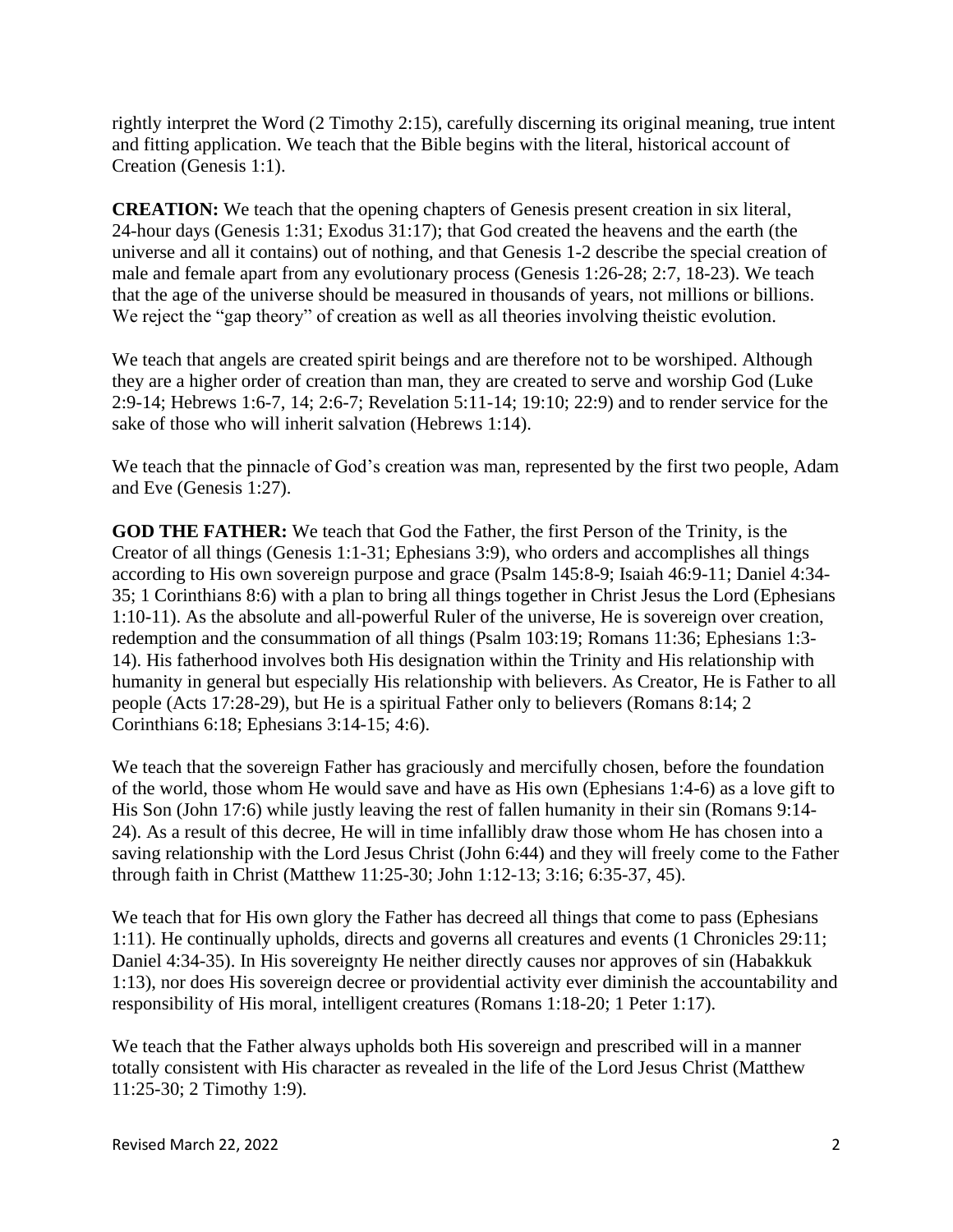**GOD THE SON:** We teach that God the Son, the second Person of the Trinity, possesses all the perfections of Deity, and in these, is coequal and coeternal with the Father [\(John 10:30;](https://biblia.com/bible/esv/John%2010.30) [14:9:](https://biblia.com/bible/esv/John%2014.9) Colossians 1:17-19; 2:9; Hebrews 1:3). We teach that God the Father created the universe through His Son by whom all things continue in existence and in operation [\(John 1:3;](https://biblia.com/bible/esv/John%201.3) [Colossians](https://biblia.com/bible/esv/Col%201.15-17)  [1:15-17;](https://biblia.com/bible/esv/Col%201.15-17) [Hebrews 1:2\)](https://biblia.com/bible/esv/Heb%201.2). We teach that in the incarnation, the Son—the eternal Word—took on flesh with all the characteristics of humanity, yet without sin. He permanently became man without ceasing to be God and continues to be the God-Man forever (John 1:1, 14, 18; John 14:9-10; Colossians 2:9; [Philippians 2:5-8;](https://biblia.com/bible/esv/Phil%202.5-8) Hebrews 4:15; 7:26).

We teach that the Lord Jesus Christ was born of a virgin, having been miraculously conceived by the Holy Spirit in the womb of Mary [\(Isaiah 7:14;](https://biblia.com/bible/esv/Isa%207.14) [Matthew 1:18-25;](https://biblia.com/bible/esv/Matt%201.23) [Luke 1:26-35\)](https://biblia.com/bible/esv/Luke%201.26-35) and that the purpose of the incarnation was to reveal God, redeem the elect, and one day rule over God's Kingdom on earth [\(Psalm 2:7-9;](https://biblia.com/bible/esv/Ps%202.7-9) [Isaiah 9:6-](https://biblia.com/bible/esv/Isa%209.6)7; [Philippians 2:9-11;](https://biblia.com/bible/esv/Phil%202.9-11) [Hebrews 7:25-26;](https://biblia.com/bible/esv/Heb%207.25-26) [1 Peter 1:18-](https://biblia.com/bible/esv/1%20Pet%201.18-19) [19\)](https://biblia.com/bible/esv/1%20Pet%201.18-19).

We teach that the Lord Jesus Christ accomplished the believer's redemption through the shedding of His blood and sacrificial death on the cross and that His death was voluntary, substitutionary, propitiatory, and redemptive [\(John 10:15;](https://biblia.com/bible/esv/John%2010.15) [Romans 3:24-25;](https://biblia.com/bible/esv/Rom%203.24-25) [5:8;](https://biblia.com/bible/esv/Romans%205.8) Ephesians 1:7; [1](https://biblia.com/bible/esv/1%20Pet%202.24)  [Peter 2:24;](https://biblia.com/bible/esv/1%20Pet%202.24) I John 2:2). We teach that on the basis of the effectiveness of Christ's death, the believing sinner is freed from the punishment, the penalty, the power, and one day the very presence of sin; and that through faith he is declared righteous, forgiven of all sins, given eternal life, and adopted into the family of God [\(Romans 3:21-26;](https://biblia.com/bible/esv/Rom%203.25) [5:8-9;](https://biblia.com/bible/esv/Romans%205.8-9) [2 Corinthians 5:14-15;](https://biblia.com/bible/esv/2%20Cor%205.14-15) [1 Peter](https://biblia.com/bible/esv/1%20Pet%202.24)  [2:24;](https://biblia.com/bible/esv/1%20Pet%202.24) [3:18\)](https://biblia.com/bible/esv/1%20Peter%203.18).

We teach that the believer's justification is secured by Jesus Christ's literal, bodily resurrection from the dead. Christ is now ascended and exalted to the right hand of the Father. As Head of His Body, the Church, He ministers as its sole Mediator, Intercessor, Advocate and High Priest [\(Matthew 28:6;](https://biblia.com/bible/esv/Matt%2028.6) [Luke 24:38-39;](https://biblia.com/bible/esv/Luke%2024.38-39) [Acts 2:30-31;](https://biblia.com/bible/esv/Acts%202.30-31) [Romans 4:25;](https://biblia.com/bible/esv/Rom%204.25) [8:34;](https://biblia.com/bible/esv/Romans%208.34) Ephesians 1:20-22; 5:23; Philippians 2:9-10; Colossians 1:18; 1 Timothy 2:5; [Hebrews 1:3; 3:1; 4:14; 7:23-25;](https://biblia.com/bible/esv/Heb%207.25) [9:24;](https://biblia.com/bible/esv/Hebrews%209.24) 12:2; [1 John 2:1\)](https://biblia.com/bible/esv/1%20John%202.1). We teach that in the resurrection of Jesus Christ from the grave, God the Father confirmed the Deity of His Son and gave proof that He had accepted the atoning work of Christ on the cross. Jesus' resurrection is also the guarantee of a future bodily resurrection to eternal life for all believers [\(John 5:26-29;](https://biblia.com/bible/esv/John%205.26-29) [14:19;](https://biblia.com/bible/esv/John%2014.19) [Romans 1:4;](https://biblia.com/bible/esv/Rom%201.4) [4:25;](https://biblia.com/bible/esv/Romans%204.25) [6:5-10;](https://biblia.com/bible/esv/Romans%206.5-10) [1 Corinthians 15:20,](https://biblia.com/bible/esv/1%20Cor%2015.20) [23\)](https://biblia.com/bible/esv/1%20Corinthians%2015.23).

We teach that the Lord Jesus Christ will return for His Church at the Rapture and then after the seven-year Tribulation, He will return with His Church in glory and establish His Millennial Kingdom on earth (Daniel 9:27; [Acts 1:9-11;](https://biblia.com/bible/esv/Acts%201.9-11) [1 Thessalonians 4:13-18;](https://biblia.com/bible/esv/1%20Thess%204.13-18) Revelation 20) where He will reign on the throne of David (Isaiah 9:6; Luke 1:31-33).

We teach that the Father has delegated all judgment to the Lord Jesus Christ, the One through whom God will judge all people [\(John 5:22-23\)](https://biblia.com/bible/esv/John%205.22-23): first believers at the Bema seat judgment [\(1](https://biblia.com/bible/esv/1%20Cor%203.10-15)  [Corinthians 3:10-15;](https://biblia.com/bible/esv/1%20Cor%203.10-15) [2 Corinthians 5:10\)](https://biblia.com/bible/esv/2%20Cor%205.10); then living inhabitants on the earth at His glorious return [\(Matthew 25:31-46;](https://biblia.com/bible/esv/Matt%2025.31-46) Acts 17:30-31); and finally the unbelieving dead at the Great White Throne judgment [\(Revelation 20:11-15\)](https://biblia.com/bible/esv/Rev%2020.11-15).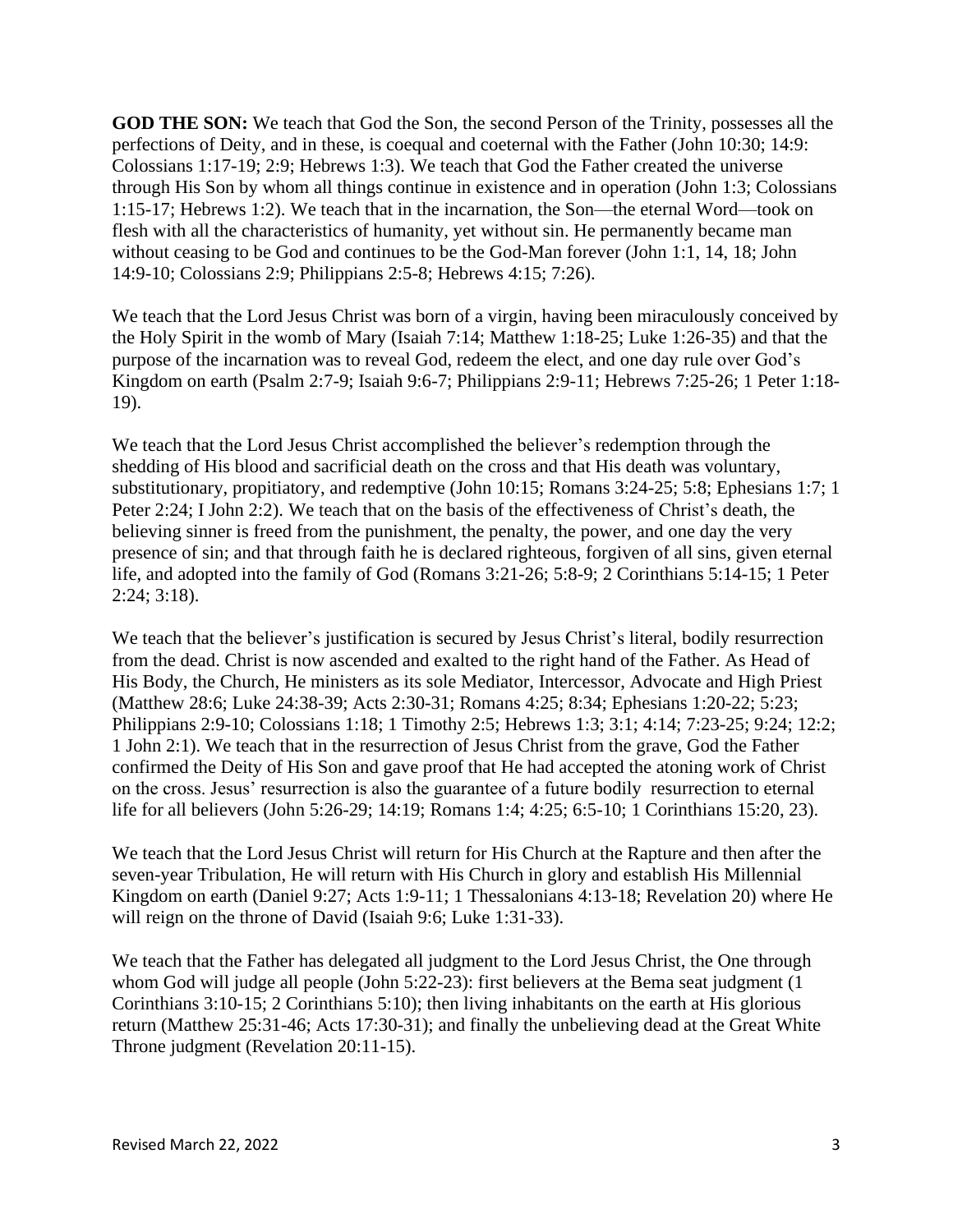**GOD THE HOLY SPIRIT:** We teach that the Holy Spirit is a divine Person, eternal, uncreated, possessing all the attributes of personality and Deity including intellect [\(1 Corinthians 2:10-13\)](https://biblia.com/bible/esv/1%20Cor%202.10-13), emotions [\(Ephesians 4:30\)](https://biblia.com/bible/esv/Eph%204.30) and will [\(1 Corinthians 12:11\)](https://biblia.com/bible/esv/1%20Cor%2012.11). He is timelessly eternal [\(Hebrews](https://biblia.com/bible/esv/Heb%209.14)  [9:14\)](https://biblia.com/bible/esv/Heb%209.14), all-knowing (Isaiah 40:13-14), all-powerful (Romans 15:13), everywhere present [\(Psalm](https://biblia.com/bible/esv/Ps%20139.7-10)  [139:7-10\)](https://biblia.com/bible/esv/Ps%20139.7-10) and truthful [\(John 16:13\)](https://biblia.com/bible/esv/John%2016.13). In all the divine attributes as the third Person of the Trinity, He is coequal and coeternal with the Father and the Son [\(Matthew 28:19;](https://biblia.com/bible/esv/Matt%2028.19) [Acts 5:3-4;](https://biblia.com/bible/esv/Acts%205.3-4) [28:25-26;](https://biblia.com/bible/esv/Acts%2028.25-26) [1](https://biblia.com/bible/esv/1%20Cor%2012.4-6)  [Corinthians 12:4-6;](https://biblia.com/bible/esv/1%20Cor%2012.4-6) [2 Corinthians 13:14;](https://biblia.com/bible/esv/2%20Cor%2013.14) cf. [Jeremiah 31:31-](https://biblia.com/bible/esv/Jer%2031.31)[34](https://biblia.com/bible/esv/Jeremiah%2031.34) with [Hebrews 10:15-17\)](https://biblia.com/bible/esv/Heb%2010.15-17). It is the work of the Holy Spirit to execute God's will with relation to all people, namely His sovereign will in creation [\(Genesis 1:2\)](https://biblia.com/bible/esv/Gen%201.2), the incarnation of the Son [\(Matthew 1:18\)](https://biblia.com/bible/esv/Matt%201.18), the written revelation of Scripture [\(2 Peter 1:20-21\)](https://biblia.com/bible/esv/2%20Pet%201.20-21), and the regeneration of the elect (John 3:5-8).

We teach that the work of the Holy Spirit in this age began at Pentecost when He came from the Father as promised by Christ [\(John 14:16-17;](https://biblia.com/bible/esv/John%2014.16-17) [15:26\)](https://biblia.com/bible/esv/John%2015.26) to create the Body of Christ, the Church [\(1](https://biblia.com/bible/esv/1%20Cor%2012.13)  [Corinthians 12:13\)](https://biblia.com/bible/esv/1%20Cor%2012.13). The scope of His divine activity broadly includes restraining evil according to His divine will (2 Thessalonians 2:7), convicting the world of sin, of righteousness, and of judgment (John 16:7-9); glorifying the Lord Jesus Christ, and transforming believers into the image of Christ [\(Acts 1:5;](https://biblia.com/bible/esv/Acts%201.5) [2:4;](https://biblia.com/bible/esv/Acts%202.4) [Romans 8:29;](https://biblia.com/bible/esv/Rom%208.29) [2 Corinthians 3:18;](https://biblia.com/bible/esv/2%20Cor%203.18) [Ephesians 2:22\)](https://biblia.com/bible/esv/Eph%202.22).

We teach that the Holy Spirit is the supernatural and sovereign agent in the regeneration of the elect, baptizing all believers into the Body of Christ [\(1 Corinthians 12:13\)](https://biblia.com/bible/esv/1%20Cor%2012.13). He also indwells (Acts 2:1-4; Romans 8:9), sanctifies (2 Corinthians 3:18), and seals all believers until the day of their bodily redemption, never forsaking even the weakest of believers [\(Romans 8:11;](https://biblia.com/bible/esv/Rom%208.9) [2](https://biblia.com/bible/esv/2%20Cor%203.6)  [Corinthians 3:6;](https://biblia.com/bible/esv/2%20Cor%203.6) [Ephesians 1:13\)](https://biblia.com/bible/esv/Eph%201.13). In addition, He fills (Acts 4:8, 31; Ephesians 5:18), instructs (1 Corinthians 2:10-13), leads (Romans 8:14), empowers (Acts 1:8; Romans 8:13), intercedes for (Romans 8:26-27), and provides assurance to all believers (Romans 8:16).

We teach that the Holy Spirit is the divine teacher and illuminator of Scripture, who guided the Apostles and Prophets into all truth as they committed God's revelation to the writing of Scripture (John 14:26; 16:12-15; 2 Peter 1:19-21). Every believer possesses the indwelling Holy Spirit from the moment of their new birth, and it is the duty of all those born of the Spirit to be filled with (controlled by) the Spirit [\(Romans 8:9;](https://biblia.com/bible/esv/Rom%208.9) [Ephesians 5:18;](https://biblia.com/bible/esv/Eph%205.18) [1 John 2:20,](https://biblia.com/bible/esv/1%20John%202.20) [27\)](https://biblia.com/bible/esv/1%20John%202.27). We teach that the Holy Spirit bestows at least one spiritual gift to every saint (1 Corinthians 12:11; Ephesians 4:7-16; 1 Peter 4:10-11). He glorifies neither Himself nor His gifts by outlandish displays, but He does glorify Christ by applying His work of redemption to the elect and building up believers in the faith [\(John 16:13-14;](https://biblia.com/bible/esv/John%2016.13-14) [Acts 1:8;](https://biblia.com/bible/esv/Acts%201.8) [1 Corinthians 12:4-11;](https://biblia.com/bible/esv/1%20Cor%2012.4-11) [2 Corinthians 3:18\)](https://biblia.com/bible/esv/2%20Cor%203.18). We teach that, in this respect, God the Holy Spirit is sovereign in the bestowing of all His gifts for the perfecting of the saints today (1 Corinthians 12:4-11).

**THE CREATION OF MAN:** We teach that Adam and Eve, the first man and woman, were directly created by God in His image and likeness and did not evolve from anything. They were created free of sin with a rational nature, intelligence, will and moral responsibility to God [\(Genesis 1:26; 2:7,](https://biblia.com/bible/esv/Gen%202.7) [15-25;](https://biblia.com/bible/esv/Genesis%202.15-25) [James 3:9\)](https://biblia.com/bible/esv/James%203.9). God created man to glorify Him and enjoy His fellowship forever [\(Isaiah 43:7;](https://biblia.com/bible/esv/Isa%2043.7) [Colossians 1:16;](https://biblia.com/bible/esv/Col%201.16) [Revelation 4:11\)](https://biblia.com/bible/esv/Rev%204.11).

**MARRIAGE:** We teach that marriage is the fundamental human relationship in the created order. It is defined as a committed one-flesh union between one biological male and one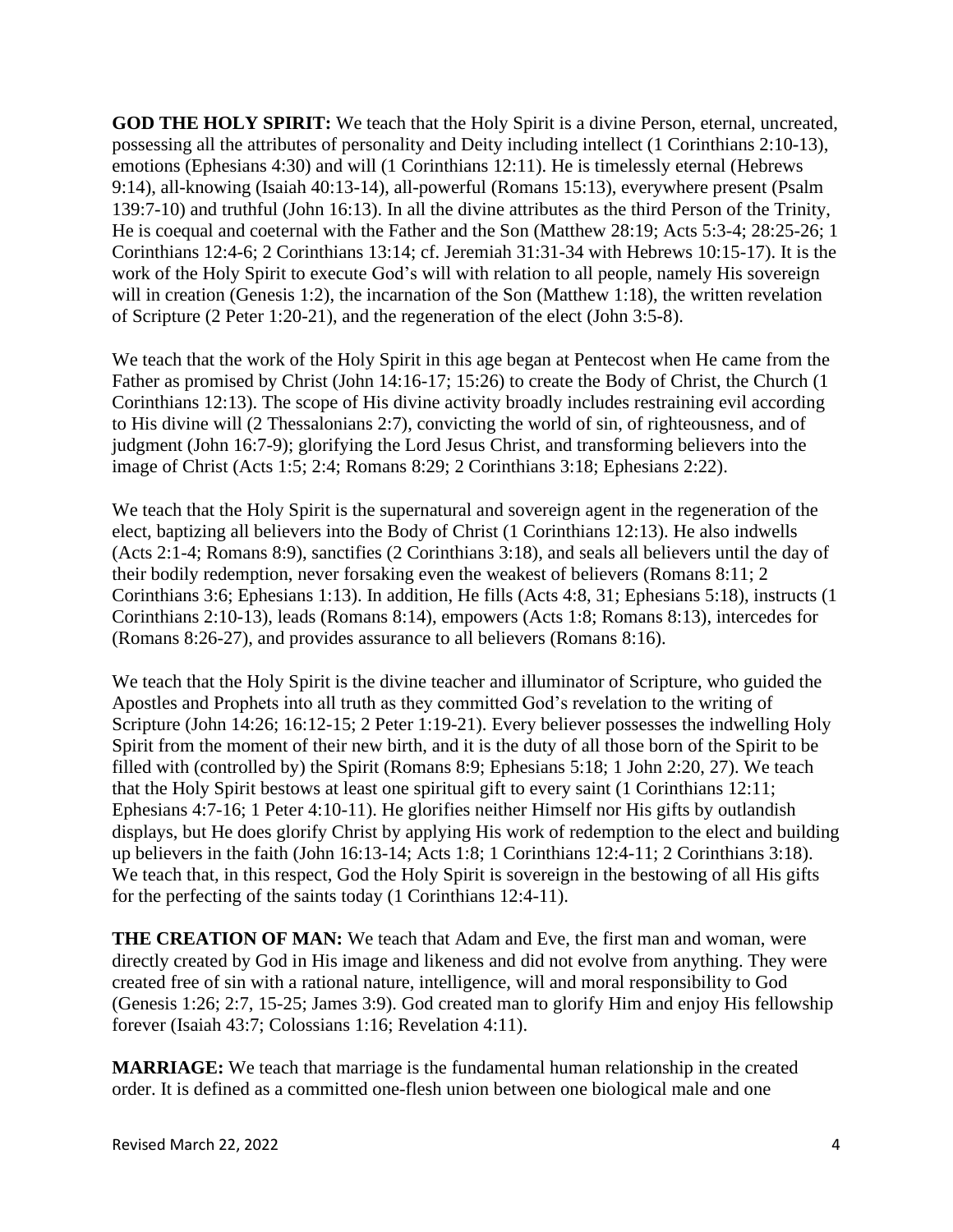biological female for life (Genesis 2:23-24; Matthew 19:3-6). We teach that marriage was given by God as part of His common grace, and that it has no meaning other than what He has revealed (Genesis 2:18–25). We teach that God instituted monogamous marriage between male and female as the foundation of the family and the basic structure of human society. Marriage is subject to the curse of the Fall (Genesis 3:16) but believers, living in obedience to the Scripture and under the control of the Holy Spirit, can experience peaceful, productive and fulfilled marriages as God intended (Ephesians 5:22-33; 1 Peter 3:1-7).

We teach that the marriages of believers are to illustrate the loving relationship of the Lord Jesus Christ and His Church, with the husband loving his wife as Christ loves the Church and the wife submitting to her husband's loving leadership as the Church submits to Christ (Ephesians 5:22– 33). Believers should marry only those who share their regenerate life and faith in Christ (2 Corinthians 6:14).

We teach that marriage is a public, formal, and State-recognized covenant between a male and a female. Without such a covenant, conjugal cohabitation does not establish, and is not equivalent to, marriage (John 4:18; Hebrews 13:4). We teach that where a valid marriage has been established prior to coming to faith in Christ, the couple should remain married (1 Corinthians 7:24).

**INTRODUCTION TO THE FALL:** We teach that Adam's sin of disobedience to the revealed will and Word of God in the garden of Eden brought about the fall of creation, including all humanity in succeeding ages. This resulted in a curse from God that extends to all creation (Genesis 3:14-19). The curse brought about corruption and disruption of the created order that was previously declared to be "very good" (Genesis 1:31), introducing uninterrupted sin, suffering, death, decay, futility, and conflict (Romans 5:12; 8:18-23). We teach that the curse of the Fall will be reversed and fully removed after the final judgment and the creation of the New Heavens and New Earth (Revelation 20:11-21:1; 22:3) whereby the Eternal Kingdom of God will be fully established by the Lord Jesus Christ (1 Corinthians 15:24-28).

**THE FALL OF MAN:** We teach that in Adam's sin of disobedience to God, man lost his innocence, incurred the penalty of spiritual and physical death [\(Genesis 2:16-17;](https://biblia.com/bible/esv/Gen%202.16-17) [3:1-19;](https://biblia.com/bible/esv/Genesis%203.1-19) Romans 6:23); became subject to the wrath of God (John 3:36). Because all people were represented by Adam when he sinned, his totally corrupted or depraved nature has been transmitted to all people throughout all time (Romans 3:9-20), Jesus Christ being the only exception (Hebrews 4:15). Fallen man is utterly incapable of choosing or doing that which is acceptable to God apart from divine grace (Romans 8:5-8; 1 Corinthians 2:14; Ephesians 2:1-3; 1 John 1:8). With no power to save himself, man will in time freely and willfully sin and is hopelessly lost apart from God's direct intervention [\(Psalm 14:1-3;](https://biblia.com/bible/esv/Ps%2014.1-3) [Jeremiah 17:9;](https://biblia.com/bible/esv/Jer%2017.9) [Romans 3:9-20;](https://biblia.com/bible/esv/Rom%203.9-18) [5:10-12,](https://biblia.com/bible/esv/Romans%205.10-12) 18-19). Salvation is thereby wholly of God's grace through the redemptive work of the Lord Jesus Christ [\(1 Timothy](https://biblia.com/bible/esv/1%20Tim%202.13-14)  [1:13-14\)](https://biblia.com/bible/esv/1%20Tim%202.13-14) and application by the Holy Spirit (Titus 3:5-6).

**THE FALL OF ANGELS:** We teach that Satan is a created angel who incurred the judgment of God by rebelling against his Creator [\(Isaiah 14:12-17;](https://biblia.com/bible/esv/Isa%2014.12-17) [Ezekiel 28:11-19\)](https://biblia.com/bible/esv/Ezek%2028.11-19). He led numerous angels to join his rebellion [\(Matthew 25:41;](https://biblia.com/bible/esv/Matt%2025.41) [Revelation 12:1-14\)](https://biblia.com/bible/esv/Rev%2012.1-14) and introduced sin into the human race by his temptation of Eve [\(Genesis 3:1-15\)](https://biblia.com/bible/esv/Gen%203.1-15). Satan is the open and declared enemy of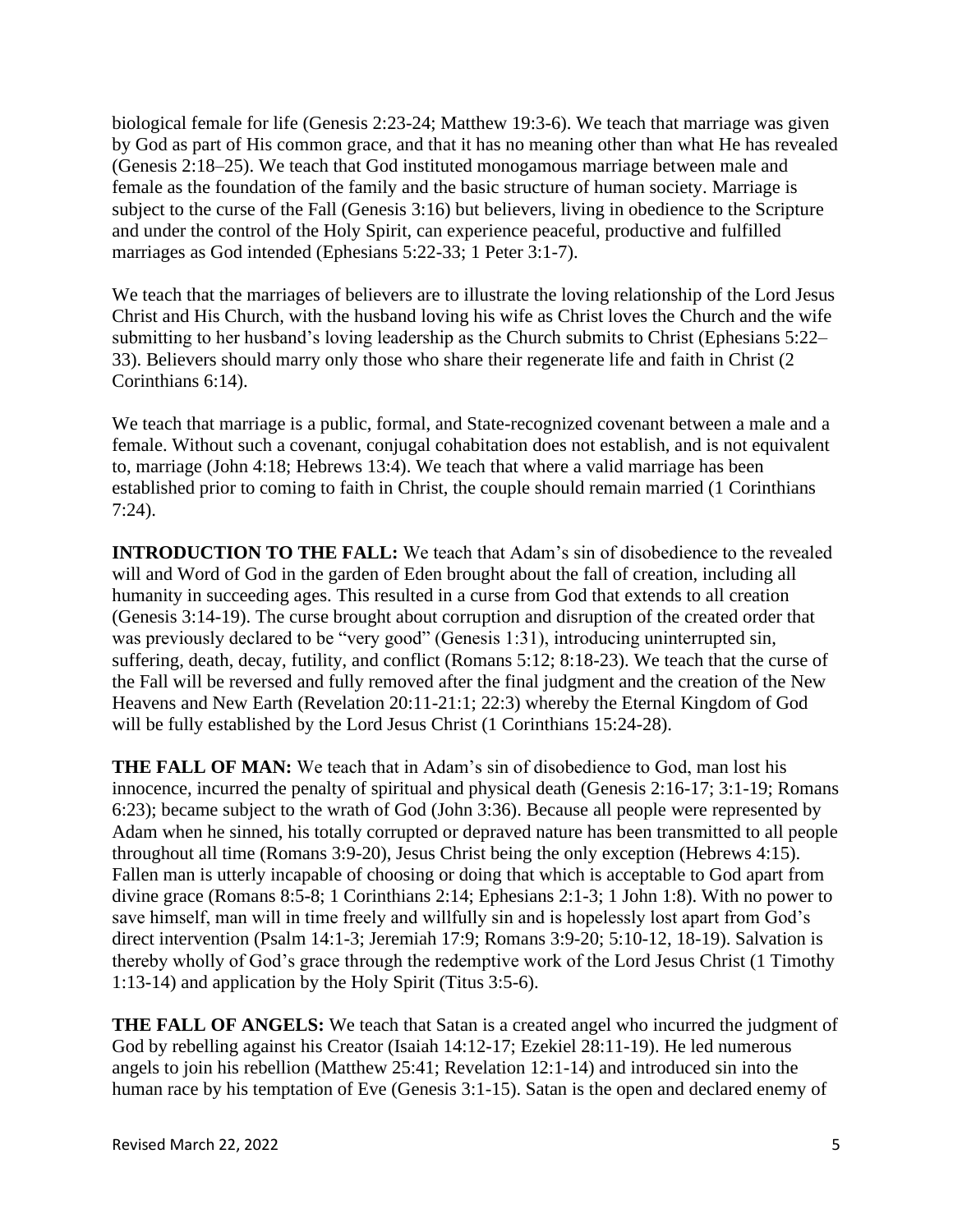God and man (Job 1:6-7; [Isaiah 14:12-17;](https://biblia.com/bible/esv/Isa%2014.13-14) [Matthew 4:1-11;](https://biblia.com/bible/esv/Matt%204.1-11) 2 Corinthians 4:3-4, 11:3, 14-15; [Revelation 12:9-10\)](https://biblia.com/bible/esv/Rev%2012.9-10). As prince of this world, he comes only to steal, kill and destroy (John 10:10. He is a murderer and liar from the beginning (John 8:44) who tempts all people to sin (Genesis 3:1-5; 1 Thessalonians 3:5) and is the accuser of the brethren (Revelation 12:10). He has been defeated through the death and resurrection of Jesus Christ [\(Romans 16:20\)](https://biblia.com/bible/esv/Rom%2016.20) and will be eternally punished in the Lake of Fire [\(Isaiah 14:12-17;](https://biblia.com/bible/esv/Isa%2014.12-17) [Ezekiel 28:11-19;](https://biblia.com/bible/esv/Ezek%2028.11-19) [Matthew 25:41;](https://biblia.com/bible/esv/Matt%2025.41) [Revelation 20:10\)](https://biblia.com/bible/esv/Rev%2020.10).

**SEXUAL INTIMACY:** We teach that the Fall resulted in strife within the marriage relationship (Genesis 3:16) which often results in defiling the purity of sexual intimacy God intended. Sexual intimacy is meant to occur only between a male and female who are married to each other. God has commanded that no sexual intimacy be engaged in outside of a monogamous marriage (Hebrews 13:4). We teach that any form of sexual immorality, such as adultery, fornication, homosexuality, bisexual conduct, bestiality, incest, pedophilia, pornography, any attempt to change one's biological sex (i.e. gender) or disagreement with one's biological sex (i.e. gender), is sinful and offensive to God (Exodus 20:14; Leviticus 18:1–30; Matthew 5:27-32; 19:3-9; Romans 1:24–32; 1 Corinthians 5:1-5, 6:9-11; 1 Thessalonians 4:1–8).

We teach that every person, including those engaged in sexual immorality, must be given compassion, love, kindness, respect, and dignity. Hateful and harassing behavior or attitudes directed toward any individual are to be repudiated and are not in accord with Scripture or the doctrines of the Church (1 Timothy 1:5). We teach that the faithful proclamation of the Scripture, including the call to repentance, does not constitute hate speech, or hateful and harassing behavior, but is instead a fundamental part of the Church's loving mission to the world (Matthew 28:16–20; 2 Corinthians 5:11–20; 2 Timothy 4:1–2).

**DIVORCE:** We teach that God hates divorce, permitting it only where there has been sexual immorality (Malachi 2:14–16; Matthew 5:31-32; 19:9) or desertion (1 Corinthians 7:12–16). We teach that remarriage of the divorced believer to a believer is permitted, but only when the divorce was on biblical grounds. A prior divorce does not necessarily disqualify a man as an elder or deacon (1Timothy 3:2, 12).

**INTRODUCTION TO SALVATION:** We teach that salvation is by God's grace alone based on the merit of Christ's life of perfect righteousness, His shed blood on the cross and His resurrection, and not in any way on the basis of human merit, effort or works, either moral or religious [\(John 1:12-](https://biblia.com/bible/esv/John%201.12)13; [Ephesians 1:7;](https://biblia.com/bible/esv/Eph%201.7) [2:1-10;](https://biblia.com/bible/esv/Ephesians%202.8-10) [1 Peter 1:18-19\)](https://biblia.com/bible/esv/1%20Pet%201.18-19).

**ELECTION:** We teach that election is the sovereign act of God by which, before the foundation of the world, He unconditionally chose in Christ, according to His purpose, all those whom He would save [\(Romans 8:28-30;](https://biblia.com/bible/esv/Rom%208.28-30) [Ephesians 1:4-11;](https://biblia.com/bible/esv/Eph%201.4-11) [2 Thessalonians 2:13;](https://biblia.com/bible/esv/2%20Thess%202.13) [2 Timothy 2:10;](https://biblia.com/bible/esv/2%20Tim%202.10) [1 Peter](https://biblia.com/bible/esv/1%20Pet%201.1-2)  [1:1-2\)](https://biblia.com/bible/esv/1%20Pet%201.1-2). We teach that sovereign election does not negate the responsibility of man to repent and trust Christ as Savior and Lord [\(Ezekiel 18:23,](https://biblia.com/bible/esv/Ezek%2018.23) [32;](https://biblia.com/bible/esv/Ezekiel%2018.32) [33:11;](https://biblia.com/bible/esv/Ezekiel%2033.11) [John 3:18-19,](https://biblia.com/bible/esv/John%203.18-19) [36;](https://biblia.com/bible/esv/John%203.36) [5:40;](https://biblia.com/bible/esv/John%205.40) [Romans 9:19-](https://biblia.com/bible/esv/Rom%209.22-23) [23;](https://biblia.com/bible/esv/Rom%209.22-23) 10:13-17; [2 Thessalonians 2:10-12;](https://biblia.com/bible/esv/2%20Thess%202.10-12) [Revelation 22:17\)](https://biblia.com/bible/esv/Rev%2022.17). Sovereign grace includes the means of receiving the gift of salvation in that God grants faith and repentance to the elect. Sovereign election will always result in what God has determined. All whom the Father has chosen He will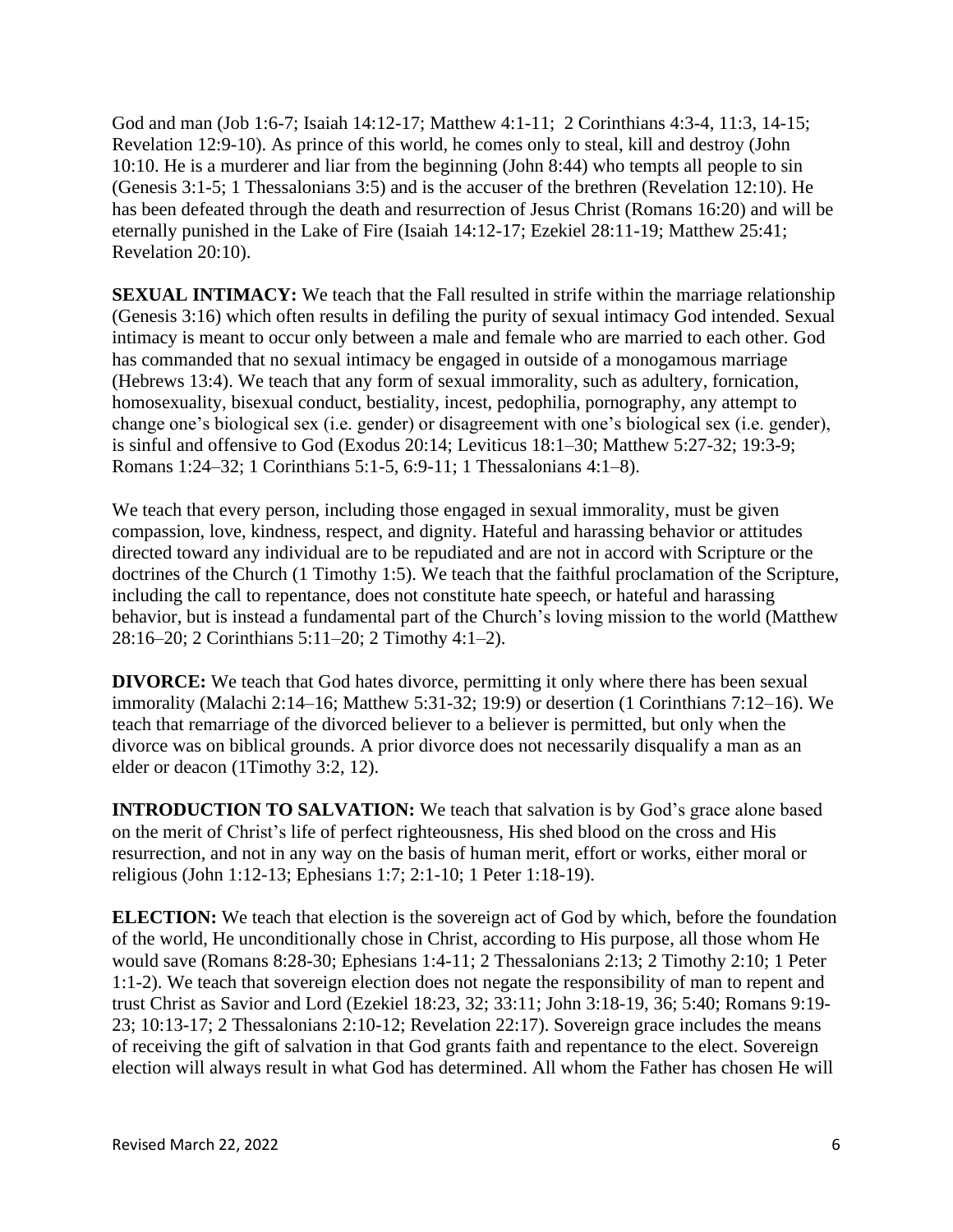effectually call to Himself, and they will freely come to Christ in faith. And all who come in faith, the Father will receive [\(John 6:37-40,](https://biblia.com/bible/esv/John%206.37-40) [44;](https://biblia.com/bible/esv/John%206.44) [Acts 13:48;](https://biblia.com/bible/esv/Acts%2013.48) [James 4:8\)](https://biblia.com/bible/esv/James%204.8).

We teach that God's election of sinners is not related to any initiative of their own nor to God's anticipation of what they might do of their own will, nor to foreseen faith but is solely of His independent and unconditional grace and mercy as God exercised the freedom of His sovereign will [\(Ephesians 1:3-13;](https://biblia.com/bible/esv/Eph%201.4-7) [Titus 3:4-7;](https://biblia.com/bible/esv/Titus%203.4-7) [1 Peter 1:2\)](https://biblia.com/bible/esv/1%20Pet%201.2). God exercises His grace in harmony with His other attributes, especially His omniscience, justice, holiness, wisdom and love [\(Romans 9:11-](https://biblia.com/bible/esv/Rom%209.11-16) [16\)](https://biblia.com/bible/esv/Rom%209.11-16).

**REDEMPTION:** We teach that redemption of the elect was fully and effectively accomplished by the Lord Jesus Christ in His atoning death. Christ purchased for God, with His blood, sinners from every tribe and tongue and people and nation (Revelation 5:9), obtaining for them forgiveness of sins and the gift of perfect righteousness (Romans 5:18-19; I Corinthians 15:3; I Peter 3:18; cf. Mark 1:15; Acts 20:21). In His atoning death, Christ bore in the believer's place the due punishment for their sin (Isaiah 53:4-6; Galatians 3:13; I Peter 2:24), fully satisfying the demands of divine justice and fully propitiating the wrath of God against them (Romans 3:21-26; 5:9; Hebrews 2:17; 1 John 4:10).

We teach that the sacrificial death of Christ was designed by God the Father to atone for the sins of the elect only. Christ's death was not a potential atonement on behalf of all sinners in general, but rather a definite atonement on behalf of those particular persons whom the Father chose in eternity past and had given to the Son (Ephesians 1:4; John 6:37, 39; 10:29; 17:6, 9, 19-21). Thus, the Lord Jesus Christ laid down His life for His sheep (John 10:14-15, 26-30), for His friends (John 15:13); purchasing the Church of God with His own blood (Acts 20:28); giving Himself up for the Church, His bride (Ephesians 5:25). None for whom Christ died will ever incur the wrath of God for their sins (Romans 8:1).

We teach that all three Persons of the Trinity are entirely unified, involved and essential in the work of salvation, with redemption of all the elect decreed by the Father in eternity past, accomplished by the Son in the fullness of time, and applied to the elect by the Holy Spirit (John 10:14-15; 27-30).

We teach that Christ's definite atonement in no way undermines the responsibility of believers to make a genuine offer of the gospel to all persons possible. The death of Christ rather establishes the Church's duty to proclaim the gospel to all people, seeking to make disciples of all nations, and confidently proclaiming that whoever repents and believes will be saved (Matthew 28:18-20; John 3:16; 6:37; Romans 10:1-21; Revelation 22:17).

**REGENERATION:** We teach that Christ's work of redemption is applied to the elect through regeneration by the Holy Spirit (John 3:1-8; Titus 3:5-6). Regeneration is a supernatural (monergistic) work of the Holy Spirit by which the one born again immediately passes out of spiritual death into spiritual life, from the old creation into a new creature in Christ as the divine nature and life are given [\(John 3:3-7;](https://biblia.com/bible/esv/John%203.3-7) [Titus 3:5;](https://biblia.com/bible/esv/Titus%203.5) 2 Peter 1:3-4). It is instantaneous and is accomplished solely by the power of the Holy Spirit using the Word of God [\(John 5:24;](https://biblia.com/bible/esv/John%205.24) James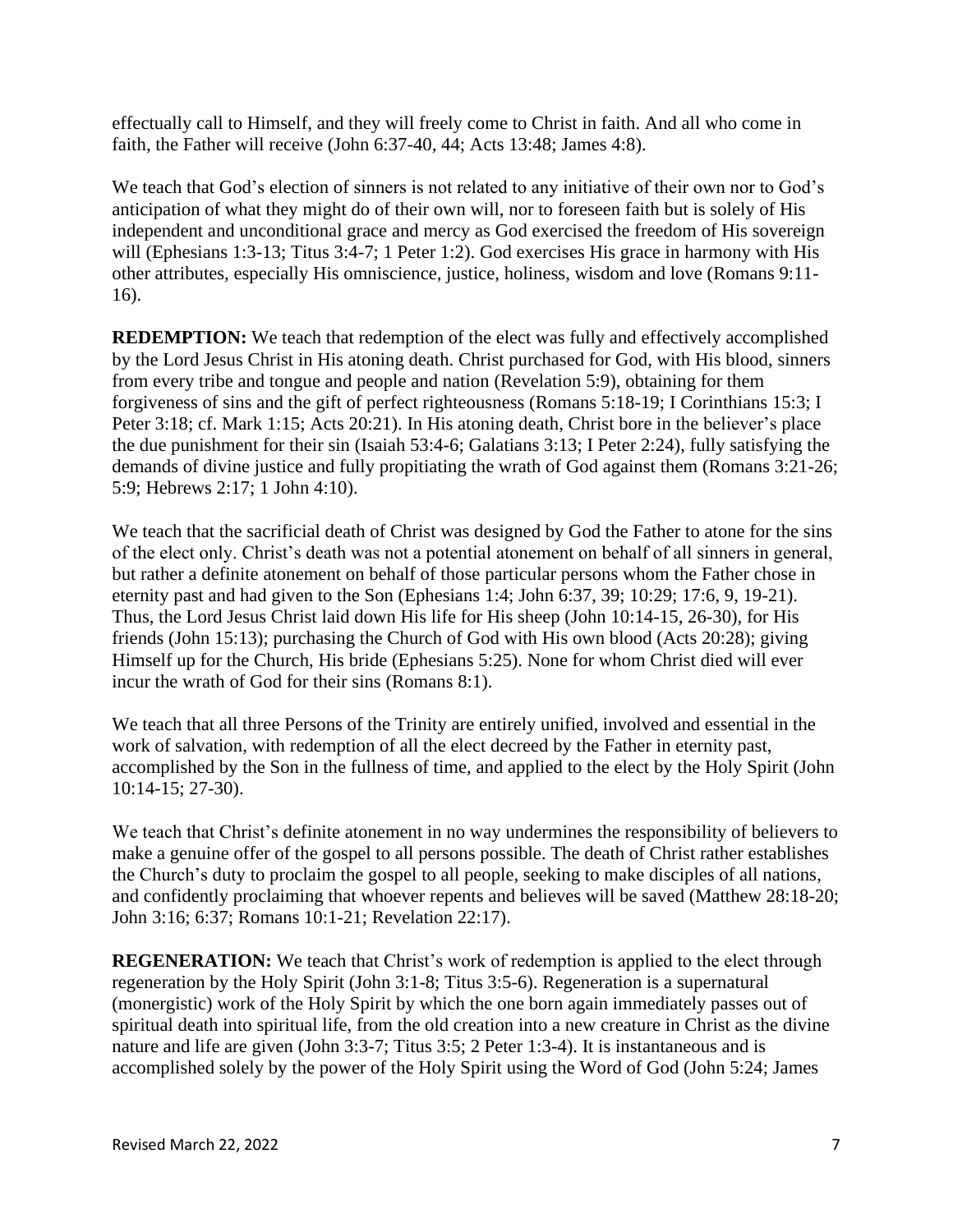1:18; I Peter 1:23) according to God's will and timing, enabling the sinner to repent of sin and respond in faith to the divine provision of salvation [\(1 Corinthians 6:19-20;](https://biblia.com/bible/esv/1%20Cor%206.19-20) [Ephesians 2:8-10\)](https://biblia.com/bible/esv/Eph%202.10).

We teach that in his natural state, the unrepentant sinner is dead in his trespasses and sins, is blind to the glory of Christ and His gospel, and therefore refuses Him (Matthew 19:16-22; John 9:39; 2 Corinthians 4:4; Ephesians 2:1). Yet, through the miracle of regeneration, God shines in the heart of His elect to give the Light of the knowledge of the glory of God in the face of Christ (2 Corinthians 4:6). The eyes of his heart being opened and enlightened, for the first time the sinner grasps the sinfulness of sin, the beauty of Christ, and then always responds in faith to the divine provision of salvation.

We teach that even the greatest degree of moral reformation, personal sacrifice or religious good deeds cannot help the sinner take one step toward heaven. Only by a new nature implanted by the Holy Spirit through the Word may one become a child of God (John 3:5; Titus 3:5; James 1:18).

**REPENTANCE AND FAITH:** We teach that as a result of regeneration, the sinner converts to Christ. This act of conversion always includes both repentance from sin and faith in Jesus Christ as Lord and Savior as commanded by the gospel (Matthew 3:2, 4:17; Mark 1:15; 6:12; Luke 5:32; 13:1-5; John 3:36; Acts 2:37-39; 3:19; 17:30-31; 20:21; Romans 1:5; 16:26; 1 John 3:23).

We teach that the repentance leading to life includes a heartfelt sorrow for sin, a renouncing of sin, and a sincere commitment to forsake sin and walk in obedience to Christ (Matthew 11:28- 30; Acts 26:18-20; 2 Corinthians 7:9-10, 12:21; 1 Thessalonians 1:9-10; Hebrews 6:1).

We teach that saving faith includes knowledge of the gospel (Romans 3:9-26; 10:14), mental assent or agreement with the facts of the gospel, and personal trust in and dependence on the risen Lord Jesus Christ for forgiveness of sins and eternal life with God (Matthew 11:28-30; John 1:12, 3:16-18, 36, 6:35-40; 7:37-38; Acts 16:30-31; Romans 3:21-30, 4:1-5, 10:9-13; Ephesians 2:8-9).

**JUSTIFICATION:** We teach that justification is the one-time judicial act of God (Romans [8:33\)](https://biblia.com/bible/esv/Rom%208.33) whereby He declares righteous those who repent of their sins (Isaiah 55:6-7; [Luke 13:3;](https://biblia.com/bible/esv/Luke%2013.3) [Acts 2:38;](https://biblia.com/bible/esv/Acts%202.38) [3:19;](https://biblia.com/bible/esv/Acts%203.19) [11:18;](https://biblia.com/bible/esv/Acts%2011.18) [Romans 2:4;](https://biblia.com/bible/esv/Rom%202.4) [2 Corinthians 7:10\)](https://biblia.com/bible/esv/2%20Cor%207.10), turn to Christ in faith (Acts 16:31; 20:21; Romans 1:16; 3:22,26; Galatians 3:22), and confess Him as Lord [\(Romans 10:9-10;](https://biblia.com/bible/esv/Rom%2010.9-10) [1](https://biblia.com/bible/esv/1%20Cor%2012.3)  [Corinthians 12:3;](https://biblia.com/bible/esv/1%20Cor%2012.3) [2 Corinthians 4:5;](https://biblia.com/bible/esv/2%20Cor%204.5) [Philippians 2:11\)](https://biblia.com/bible/esv/Phil%202.11). This righteousness is apart from any virtue or work of man [\(Romans 3:20;](https://biblia.com/bible/esv/Rom%203.20) [4:6\)](https://biblia.com/bible/esv/Romans%204.6). Justification is grounded upon the imputation of both the believer's sins to Christ [\(Colossians 2:14;](https://biblia.com/bible/esv/Col%202.14) [1 Peter 2:24\)](https://biblia.com/bible/esv/1%20Pet%202.24) and Christ's righteousness to the believer [\(1 Corinthians 1:30;](https://biblia.com/bible/esv/1%20Cor%201.30) [2 Corinthians 5:21\)](https://biblia.com/bible/esv/2%20Cor%205.21), so that God "would be just and the justifier of the one who has faith in Jesus" [\(Romans 3:26\)](https://biblia.com/bible/esv/Rom%203.26). Justification includes the full forgiveness of all the believer's sins and results in him having the very standing of Christ before the Father, loved as Christ is loved, one with Him forever (John 5:24, 17:23; Acts 13:39; Romans 5:1; 1 Corinthians 3:21-23; Ephesians 1:3; Colossians 2:10; 2 Peter 3:18; 1 John 4:17, 5:11-13).

We teach that the basis of the believer's justification is the righteous life, death and resurrection of Christ. Christ's righteousness that is imputed to believers consists in first, His perfect obedience to all of God's commands, attaining to the perfect standard of God's righteousness in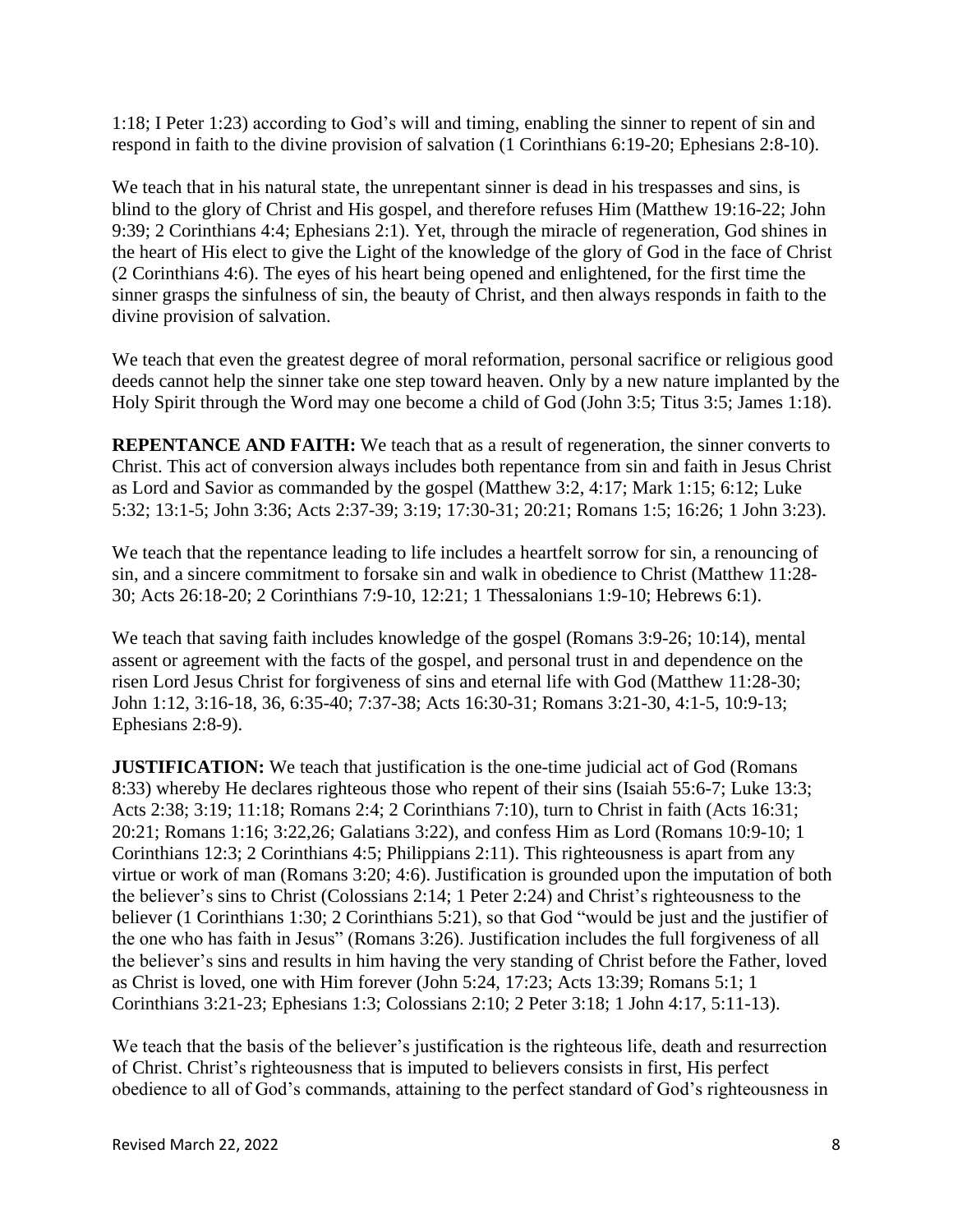thought, word and deed (Isaiah 53:9, 11; Matthew 3:15; Romans 3:21-22; 8:3; 2 Corinthians 5:21; Galatians 4:4; Hebrews 4:15); and secondly, His obedient death on the cross (Philippians 2:8). It is this perfect righteousness, both in His life and death, with which believers are clothed in union with Christ and which is the sole ground of their acceptance with God (Galatians 3:27; cf. 2 Corinthians 5:21). We teach that in justification, righteousness is not infused or imparted into the believer, nor is it attained by his own virtue or work (Romans 3:20; 4:6; 5:18-19). Rather, the perfect righteousness of Christ is imputed to the believer through the means of faith (Romans 3:28; 4:4-5; I Corinthians 1:30; 2 Corinthians 5:21; Philippians 3:9).

**SANCTIFICATION:** We teach that sanctification has three aspects: positional, progressive and perfected. First, every believer is sanctified (set apart) unto God by justification and is therefore declared to be holy and identified as a saint. This sanctification is positional, instantaneous and has to do with the believer's standing in Christ, not his present walk [\(Acts 20:32;](https://biblia.com/bible/esv/Acts%2020.32) [1 Corinthians](https://biblia.com/bible/esv/1%20Cor%201.2)  [1:2,](https://biblia.com/bible/esv/1%20Cor%201.2) [30;](https://biblia.com/bible/esv/1%20Corinthians%201.30) [6:11;](https://biblia.com/bible/esv/1%20Corinthians%206.11) [2 Thessalonians 2:13;](https://biblia.com/bible/esv/2%20Thess%202.13) [Hebrews 2:11;](https://biblia.com/bible/esv/Heb%202.11) [3:1;](https://biblia.com/bible/esv/Hebrews%203.1) [10:10,](https://biblia.com/bible/esv/Hebrews%2010.10) [14;](https://biblia.com/bible/esv/Hebrews%2010.14) [13:12;](https://biblia.com/bible/esv/Hebrews%2013.12) [1 Peter 1:2\)](https://biblia.com/bible/esv/1%20Pet%201.2).

Second, we teach that there is also a progressive work of sanctification accomplished by the Holy Spirit whereby the practice of the believer is brought closer to his position in Christ. Through obedience to the whole counsel of God, properly interpreted and empowered by the Holy Spirit, the believer is able to live a life of increasing holiness in conformity to the will of God, becoming more and more like Christ [\(John 14:21; 17:17](https://biblia.com/bible/esv/John%2017.17)[,19;](https://biblia.com/bible/esv/John%2017.19) [Romans 6:1-22;](https://biblia.com/bible/esv/Rom%206.1-22) [2 Corinthians](https://biblia.com/bible/esv/2%20Cor%203.18)  [3:18;](https://biblia.com/bible/esv/2%20Cor%203.18) [1 Thessalonians 4:3-4;](https://biblia.com/bible/esv/1%20Thess%204.3-4) [5:23\)](https://biblia.com/bible/esv/1%20Thessalonians%205.23). In this respect, we teach that every saved person is involved in a daily conflict throughout this earthly life—the new creation in Christ doing battle against the flesh with its indwelling sin—but adequate provision is made for victory through the power of the indwelling Holy Spirit. Eradication of sin is not possible, but the Holy Spirit does provide for victory over sin [\(Galatians 5:16-25;](https://biblia.com/bible/esv/Gal%205.16-25) [Ephesians 4:22-24;](https://biblia.com/bible/esv/Eph%204.22-24) [Philippians 3:12;](https://biblia.com/bible/esv/Phil%203.12) [Colossians 3:9-10;](https://biblia.com/bible/esv/Col%203.9-10) [1](https://biblia.com/bible/esv/1%20Pet%201.14-16)  [Peter 1:14-16;](https://biblia.com/bible/esv/1%20Pet%201.14-16) [1 John 3:5-9\)](https://biblia.com/bible/esv/1%20John%203.5-9).

We teach that one aspect of progressive sanctification is separation from sin, clearly called for throughout the Old and New Testaments, and the Scriptures describe that apostasy and worldliness will increase in the last days  $(2$  Corinthians  $6:14 - 7:1$ ;  $2$  Timothy  $3:1-5$ ). We teach that out of deep gratitude for the grace of God and because God is worthy of consecration, all believers should demonstrate love for God, not bringing reproach upon the Lord and Savior. God commands believers to separate from religious apostasy and worldly practices unto the Lord Jesus Christ [\(Romans 12:1-2,](https://biblia.com/bible/esv/Rom%2012.1-2) [1 Corinthians 5:9-13;](https://biblia.com/bible/esv/1%20Cor%205.9-13) [2 Corinthians 6:14-7:1;](https://biblia.com/bible/esv/2%20Cor%206.14-7.1) [2 Thessalonians](https://biblia.com/bible/esv/2%20Thess%201.11-12)  [1:11-12;](https://biblia.com/bible/esv/2%20Thess%201.11-12) [Hebrews 12:1-2;](https://biblia.com/bible/esv/Heb%2012.1-2) [1 John 2:15-17;](https://biblia.com/bible/esv/1%20John%202.15-17) [2 John 9-11\)](https://biblia.com/bible/esv/2%20John%209-11). We teach that the Christian life is a continual pursuit of holiness amidst constant opposition from the world, the flesh, and the devil [\(Romans 12:1-2;](https://biblia.com/bible/esv/Rom%2012.1-2) [2 Corinthians 7:1;](https://biblia.com/bible/esv/2%20Cor%207.1) Ephesians 6:10-17; [Hebrews 12:14;](https://biblia.com/bible/esv/Heb%2012.14) [Titus 2:11-14;](https://biblia.com/bible/esv/Titus%202.11-14) [1 John](https://biblia.com/bible/esv/1%20John%203.1-10)  [3:1-10\)](https://biblia.com/bible/esv/1%20John%203.1-10).

Third, we teach that sanctification has a final aspect: perfected or ultimate sanctification (i.e., glorification), when the child of God sees his Lord and shall be made "like Him" in his resurrected, glorified body, being fully conformed to His image (Romans 8:29; Colossians 1:22; 1 Thessalonians 5:23-24; I John 3:1-3).

**ETERNAL SECURITY:** We teach that all the redeemed once justified are kept by God's power through faith and are therefore secure in Christ forever [\(John 5:24;](https://biblia.com/bible/esv/John%205.24) [6:37-40;](https://biblia.com/bible/esv/John%206.37-40) [10:27-30;](https://biblia.com/bible/esv/John%2010.27-30) [Romans](https://biblia.com/bible/esv/Rom%205.9-10)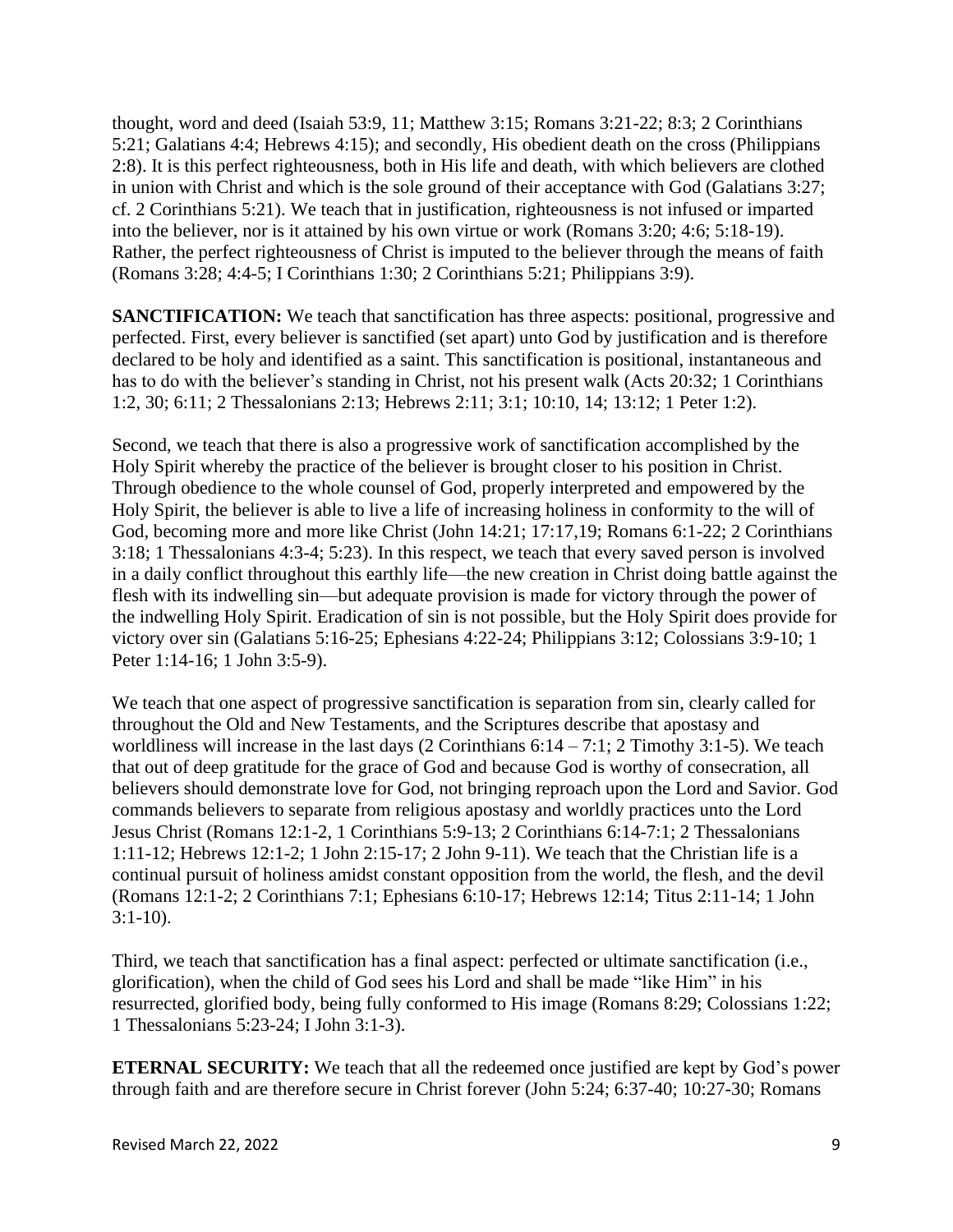[5:9-10;](https://biblia.com/bible/esv/Rom%205.9-10) [8:1,](https://biblia.com/bible/esv/Romans%208.1) [31-39;](https://biblia.com/bible/esv/Romans%208.31-39) [1 Corinthians 1:4-8;](https://biblia.com/bible/esv/1%20Cor%201.4-8) [Ephesians 4:30;](https://biblia.com/bible/esv/Eph%204.30) [Hebrews 7:25;](https://biblia.com/bible/esv/Heb%207.25) [13:5;](https://biblia.com/bible/esv/Hebrews%2013.5) [1 Peter 1:5;](https://biblia.com/bible/esv/1%20Pet%201.5) [Jude](https://biblia.com/bible/esv/Jude%2024)  [24\)](https://biblia.com/bible/esv/Jude%2024). It is the privilege of believers to rejoice in the assurance of their salvation through the testimony of God's Word, which forbids the use of Christian liberty as an occasion for sinful living and carnality [\(Romans 6:15-22;](https://biblia.com/bible/esv/Rom%206.15-22) [13:13-14;](https://biblia.com/bible/esv/Romans%2013.13-14) [Galatians 5:13,](https://biblia.com/bible/esv/Gal%205.13) [25-26;](https://biblia.com/bible/esv/Galatians%205.25-26) [Titus 2:11-14\)](https://biblia.com/bible/esv/Titus%202.11-14). However, those who once professed faith but subsequently deny the Lordship of Jesus Christ, turning away from Him, demonstrate by their apostasy that they were never truly saved (I John 2:19). True believers are preserved by God and will persevere in the faith (Colossians 1:21-23; Hebrews 3:6, 14).

We teach that genuine salvation bears "fruit in keeping with repentance" as demonstrated in growing righteous attitudes and conduct (Matthew 3:8). Initially, the fruit of regeneration is faith in Christ and repentance from sin, followed by a life of increasing good works and growth in the grace and knowledge of the Lord Jesus Christ (2 Peter 3:18). Good works and the fruit of the Spirit will be experienced to the extent the believer submits to the control of the Holy Spirit through faithful obedience to the Word of God (Galatians 5:22-23; Ephesians 5:17-21; Philippians 2:12; Colossians 3:16; 2 Peter 1:4-11). This obedience causes the believer to be increasingly conformed to the image of the Lord Jesus Christ (2 Corinthians 3:18). Such conformity is climaxed in the believer's glorification at the Rapture of the Church (Romans 8:17; 1 Peter 1:4; I John 3:2-3).

**THE CHURCH:** We teach that all who place their faith in the Lord Jesus Christ are immediately placed by the Holy Spirit into one spiritual Body, the Church, of which Christ is the Head [\(1 Corinthians 12:12-13;](https://biblia.com/bible/esv/1%20Cor%2012.12-13) [Ephesians 1:22;](https://biblia.com/bible/esv/Eph%201.22) [4:15;](https://biblia.com/bible/esv/Ephesians%204.15) [Colossians 1:18\)](https://biblia.com/bible/esv/Col%201.18); also known as the Bride of Christ [\(2 Corinthians 11:2;](https://biblia.com/bible/esv/2%20Cor%2011.2) [Ephesians 5:23-32;](https://biblia.com/bible/esv/Eph%205.23-32) [Revelation 19:7-8\)](https://biblia.com/bible/esv/Rev%2019.7-8). We teach that the formation of the Church began on the Day of Pentecost [\(Acts 2:1-21,](https://biblia.com/bible/esv/Acts%202.1-21) [38-47\)](https://biblia.com/bible/esv/Acts%202.38-47) and will be completed at the coming of Christ for His own at the Rapture [\(1 Corinthians 15:51-52;](https://biblia.com/bible/esv/1%20Cor%2015.51-52) [1](https://biblia.com/bible/esv/1%20Thess%204.13-18)  [Thessalonians 4:13-18\)](https://biblia.com/bible/esv/1%20Thess%204.13-18). We teach that the Church is therefore a unique spiritual organism designed and built by Christ, made up of all born-again believers in this present age (Matthew 16:18; [Ephesians 2:11-3:6\)](https://biblia.com/bible/esv/Eph%202.11-3.6). The Church is distinct from Israel [\(1 Corinthians 10:32\)](https://biblia.com/bible/esv/1%20Cor%2010.32) and a mystery not revealed until this age [\(Ephesians 3:1-6;](https://biblia.com/bible/esv/Eph%203.1-6) [5:32\)](https://biblia.com/bible/esv/Ephesians%205.32). We teach that the establishment and continuity of local churches is clearly taught and defined in the New Testament [\(Acts 14:23,](https://biblia.com/bible/esv/Acts%2014.23) [27;](https://biblia.com/bible/esv/Acts%2014.27) [20:17,](https://biblia.com/bible/esv/Acts%2020.17) [28;](https://biblia.com/bible/esv/Acts%2020.28) [Galatians 1:2;](https://biblia.com/bible/esv/Gal%201.2) [Philippians 1:1;](https://biblia.com/bible/esv/Phil%201.1) [1 Thessalonians 1:1;](https://biblia.com/bible/esv/1%20Thess%201.1) [2 Thessalonians 1:1\)](https://biblia.com/bible/esv/2%20Thess%201.1) and that the members of the one spiritual Body are directed to associate themselves together in local assemblies [\(1 Corinthians 11:18-20;](https://biblia.com/bible/esv/1%20Cor%2011.18-20) [Hebrews 10:25\)](https://biblia.com/bible/esv/Heb%2010.25).

We teach that the one supreme authority for the Church is the Lord Jesus Christ (1 Corinthians [11:3;](https://biblia.com/bible/esv/1%20Cor%2011.3) [Ephesians 1:22;](https://biblia.com/bible/esv/Eph%201.22) [Colossians 1:18\)](https://biblia.com/bible/esv/Col%201.18) and that church leadership, gifts, order, discipline and worship are all appointed under His lordship and through His sovereignty as found in the Scriptures. The biblically designated officers serving under Christ and over the assembly are elders (also called overseers, pastors, and shepherds) [\(Acts 20:28;](https://biblia.com/bible/esv/Acts%2020.28) [Ephesians 4:11\)](https://biblia.com/bible/esv/Eph%204.11) and deacons, both of whom must meet biblical qualifications [\(1 Timothy 3:1-13;](https://biblia.com/bible/esv/1%20Tim%203.1-13) [Titus 1:5-9;](https://biblia.com/bible/esv/Titus%201.5-9) [1 Peter 5:1-5\)](https://biblia.com/bible/esv/1%20Pet%205.1-5). We teach that elders lead and serve the body as servants of Christ [\(1 Timothy 5:17-22\)](https://biblia.com/bible/esv/1%20Tim%205.17-22) and have His authority in directing and overseeing the local church. The congregation is to submit to their leadership [\(Hebrews 13:7,](https://biblia.com/bible/esv/Heb%2013.7) [17\)](https://biblia.com/bible/esv/Hebrews%2013.17). Deacons are servants of the congregation and helpers to the elders, meeting practical and physical needs of both the church body as a whole and of individual members, freeing up the elders to fulfill their duties (Acts 6:1-6).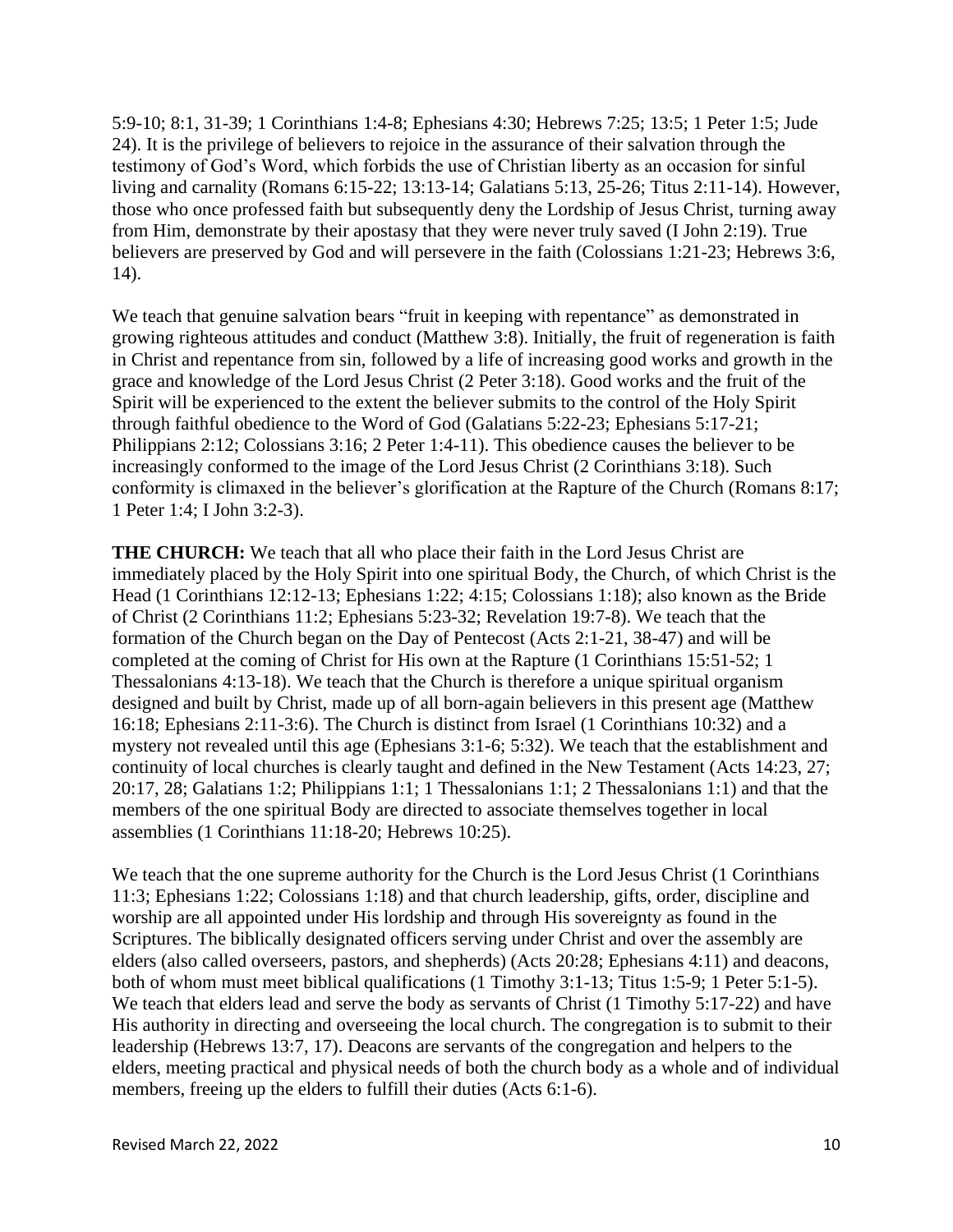We teach that discipleship [\(Matthew 28:19-20;](https://biblia.com/bible/esv/Matt%2028.19-20) [2 Timothy 2:2\)](https://biblia.com/bible/esv/2%20Tim%202.2), mutual accountability of all believers [\(Matthew 18:5-14\)](https://biblia.com/bible/esv/Matt%2018.5-14), and the need for church discipline of sinning members are commanded by Scripture [\(Matthew 18:15-22;](https://biblia.com/bible/esv/Matt%2018.15-22) [Acts 5:1-11;](https://biblia.com/bible/esv/Acts%205.1-11) [1 Corinthians 5:1-13;](https://biblia.com/bible/esv/1%20Cor%205.1-13) [2](https://biblia.com/bible/esv/2%20Thess%203.6-15)  [Thessalonians 3:6-15;](https://biblia.com/bible/esv/2%20Thess%203.6-15) [1 Timothy 1:19-20;](https://biblia.com/bible/esv/1%20Tim%201.19-20) [Titus 1:10-16\)](https://biblia.com/bible/esv/Titus%201.10-16).

We teach that the local church is autonomous, free from any external authority or control, with the right of self-government and freedom from the interference of any hierarchy of individuals or organizations [\(Titus 1:5\)](https://biblia.com/bible/esv/Titus%201.5). We teach that it is scriptural for true churches to cooperate with each other for the presentation and propagation of the faith. Each local church, however, through its elders and their interpretation and application of Scripture, is the sole judge of the measure and method of its cooperation. The elders determine all matters of membership, policy, discipline, benevolence and government as well [\(Acts 15:19-31;](https://biblia.com/bible/esv/Acts%2015.19-31) [20:28;](https://biblia.com/bible/esv/Acts%2020.28) [1 Corinthians 5:4-7,](https://biblia.com/bible/esv/1%20Cor%205.4-7) [13;](https://biblia.com/bible/esv/1%20Corinthians%205.13) [1 Peter 5:1-](https://biblia.com/bible/esv/1%20Pet%205.1-4) [4\)](https://biblia.com/bible/esv/1%20Pet%205.1-4).

We teach that, in general, the local church is to submit to the governing authorities of the State because they are ordained by God (Romans 13:1-7), seek the welfare of society at large, and pray "for kings and all who are in authority, so that we may lead a tranquil and quiet life in all godliness and dignity" (1 Timothy 2:2), all while being salt and light in a decaying and dark world (Matthew 5:13-16). However, there are times in a fallen world where the Church must openly resist and publicly renounce evil, even to the point of peaceful protest and civil disobedience, choosing to obey God rather than men (Acts 4:19-20; 5:29).

We teach that the purpose of the Church is to glorify God [\(Ephesians 3:21\)](https://biblia.com/bible/esv/Eph%203.21) by building itself up in the faith [\(Ephesians 4:13-16\)](https://biblia.com/bible/esv/Eph%204.13-16), by instruction of the Word [\(2 Timothy 2:2,](https://biblia.com/bible/esv/2%20Tim%202.2) [15;](https://biblia.com/bible/esv/2%20Timothy%202.15) [3:16-17\)](https://biblia.com/bible/esv/2%20Timothy%203.16-17), by fellowship [\(Acts 2:47;](https://biblia.com/bible/esv/Acts%202.47) [1 John 1:3\)](https://biblia.com/bible/esv/1%20John%201.3), by keeping the ordinances [\(Luke 22:19;](https://biblia.com/bible/esv/Luke%2022.19) [Acts 2:38-42\)](https://biblia.com/bible/esv/Acts%202.38-42), and by advancing and communicating the gospel to the entire world [\(Matthew 28:19;](https://biblia.com/bible/esv/Matt%2028.19) [Acts 1:8;](https://biblia.com/bible/esv/Acts%201.8) [2:42\)](https://biblia.com/bible/esv/Acts%202.42). We teach that all saints are called to the work of service [\(1 Corinthians 15:58;](https://biblia.com/bible/esv/1%20Cor%2015.58) [Ephesians 4:12;](https://biblia.com/bible/esv/Eph%204.12) [Revelation 22:12\)](https://biblia.com/bible/esv/Rev%2022.12). To that end, God gives unique and special spiritual abilities, also known as Spiritual Gifts, to each member of the Body of Christ [\(Romans 12:5-8;](https://biblia.com/bible/esv/Rom%2012.5-8) [1 Peter 4:10-11\)](https://biblia.com/bible/esv/1%20Pet%204.10-11).

**SPIRITUAL GIFTS:** We teach that gifts of the Holy Spirit were given to the Church and these gifts fell into two categories: temporary, miraculous sign gifts and permanent, edifying gifts.

We teach that miraculous sign gifts of divine revelation and healing were given temporarily in the Apostolic Era for the purpose of confirming the authenticity of the Apostles' preaching of Christ (Acts 2:4, 6-8, 43; 3:1-26; [2 Corinthians 12:12;](https://biblia.com/bible/esv/2%20Cor%2012.12) Ephesians 2:20-21; Hebrews 2:3-4). With the passing away of the Apostles and Prophets by the end of the first century, New Testament revelation was completed and the canon of Scripture closed with the final book of Revelation (Revelation 22:18). Thus, Scripture became the sole test of the authenticity of a man's message (Acts 17:11; Romans 10:8-17; 2 Timothy 3:16 – 4:4; 2 Peter 1:19-21) and miraculous sign gifts ceased. This position is commonly known as Cessationism. We teach that by the illuminating power of the Holy Spirit, the Scriptures are self-authenticating to the elect, meaning no miracles are necessary to prove their truthfulness (John 6:44-45, 66-69; 10:1-5, 16, 27; 1 Corinthians 2:6- 16; 1 Thessalonians 2:13; 2 Peter 1:19-21). As a result no one possesses the supernatural gift of healing today, but God does hear and answer prayers offered in faith and in accordance with His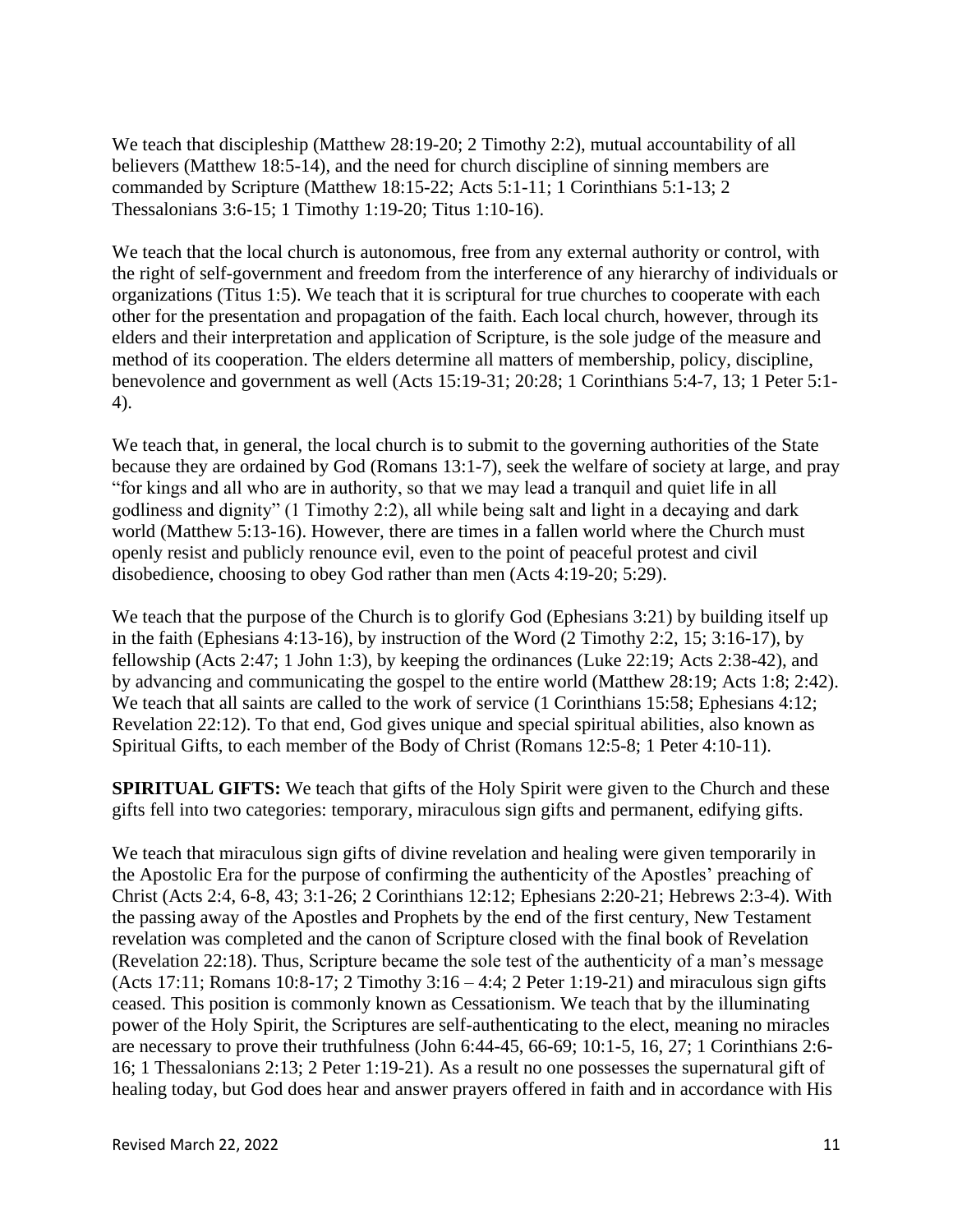own perfect will for the sick, suffering, and afflicted [\(Luke 18:1-6;](https://biblia.com/bible/esv/Luke%2018.1-6) [John 5:7-9;](https://biblia.com/bible/esv/John%205.7-9) [2 Corinthians](https://biblia.com/bible/esv/2%20Cor%2012.6-10)  [12:6-10;](https://biblia.com/bible/esv/2%20Cor%2012.6-10) Philippians 2:25-27; [James 5:13-16;](https://biblia.com/bible/esv/James%205.13-16) [1 John 5:14-15\)](https://biblia.com/bible/esv/1%20John%205.14-15).

We teach that the only gifts in operation today are the permanent, edifying gifts (1 Peter 4:10-11). These gifts are non-revelatory, non-miraculous equipping gifts for the common good of all believers [\(Romans 12:6-8\)](https://biblia.com/bible/esv/Rom%2012.6-8). Since each gift is given according to God's sovereign will and discretion, the possession of any gift is of grace and does not constitute spiritual maturity (Romans 12:1-21; 1 Corinthians 12:11-13; Ephesians 4:7-16). The proper use of the gifts is for the edification of the church body into Christ-like maturity and to promote united worship of God in the congregation, giving preeminence and glory to the Lord Jesus Christ (John 16:14; 1 Pet. 4:10-11).

**THE ORDINANCES:** We teach that only two ordinances have been committed to the local church by the Lord Jesus Christ: water baptism and the Lord's Supper [\(Acts 2:38-42\)](https://biblia.com/bible/esv/Acts%202.38-42).

We teach believer's baptism by immersion after conversion [\(Acts 8:36-39\)](https://biblia.com/bible/esv/Acts%208.36-39) as a public, solemn and beautiful testimony of a believer's faith-commitment in the Lord Jesus Christ. We teach that baptism symbolizes the believer's union with Christ in His death, burial and resurrection and expresses his desire to walk in newness of life as directed by the Word of God (Acts 8:26-40; [Romans 6:1-11;](https://biblia.com/bible/esv/Rom%206.1-11) Colossians 2:12; 1 Peter 3:21). Baptism does not confer grace nor bring about salvation, but it is a sign of fellowship and identification with the visible Body of Christ [\(Acts](https://biblia.com/bible/esv/Acts%202.41-42)  [2:41-42\)](https://biblia.com/bible/esv/Acts%202.41-42) that is commanded by Christ (Matthew 28:19-20) and practiced by the New Testament Church (Acts 2:38-48).

We teach that the Lord's Supper (also known as Communion) is the commemoration and proclamation of the death of the Lord Jesus Christ until He comes, and should be preceded by sober self-examination [\(1 Corinthians 11:28-32\)](https://biblia.com/bible/esv/1%20Cor%2011.28-32). In the Lord's Supper, the believer's worship is focused on Christ and His work upon the cross (I Corinthians 11:20-34).We also teach that, whereas, the elements of Communion are only representative of the flesh and blood of Christ, the Lord's Supper is nevertheless an actual communion with the risen Christ as He fellowships with His people [\(1 Corinthians 10:16\)](https://biblia.com/bible/esv/1%20Cor%2010.16). The Lord's Supper reminds the believer of the basis of his fellowship with Christ, promotes an atmosphere of thankfulness in the church body, and anticipates the return of Christ for future deliverance (Matthew 26:26-30; Mark 14:22-26; Luke 22:7-38). We teach that each believer is responsible to regularly partake of the bread (signifying Christ's body broken for us) and the cup (signifying His blood shed for us) in a worthy manner, having a right relationship with the brethren and the Holy Spirit so as not to grieve either (Matthew 5:21-24; 1 Corinthians 11:27-28; Ephesians 4:30). We teach that Communion is to be practiced as a gathered body of believers in the context of the local church (1 Corinthians 11:17- 22), with no set frequency prescribed by Scripture (1 Corinthians 11:25-26).

**INTRODUCTION TO ESCHATOLOGY:** We teach that the next event on the prophetic calendar is the imminent Rapture of the Church, immediately followed by the seven-year Tribulation. At the end of the Tribulation, Christ will return to earth with His saints to set up His Messianic Kingdom over the entire world, where He will reign from Jerusalem for one thousand (1,000) years. We teach that Israel—the divinely chosen descendants of Abraham, Isaac and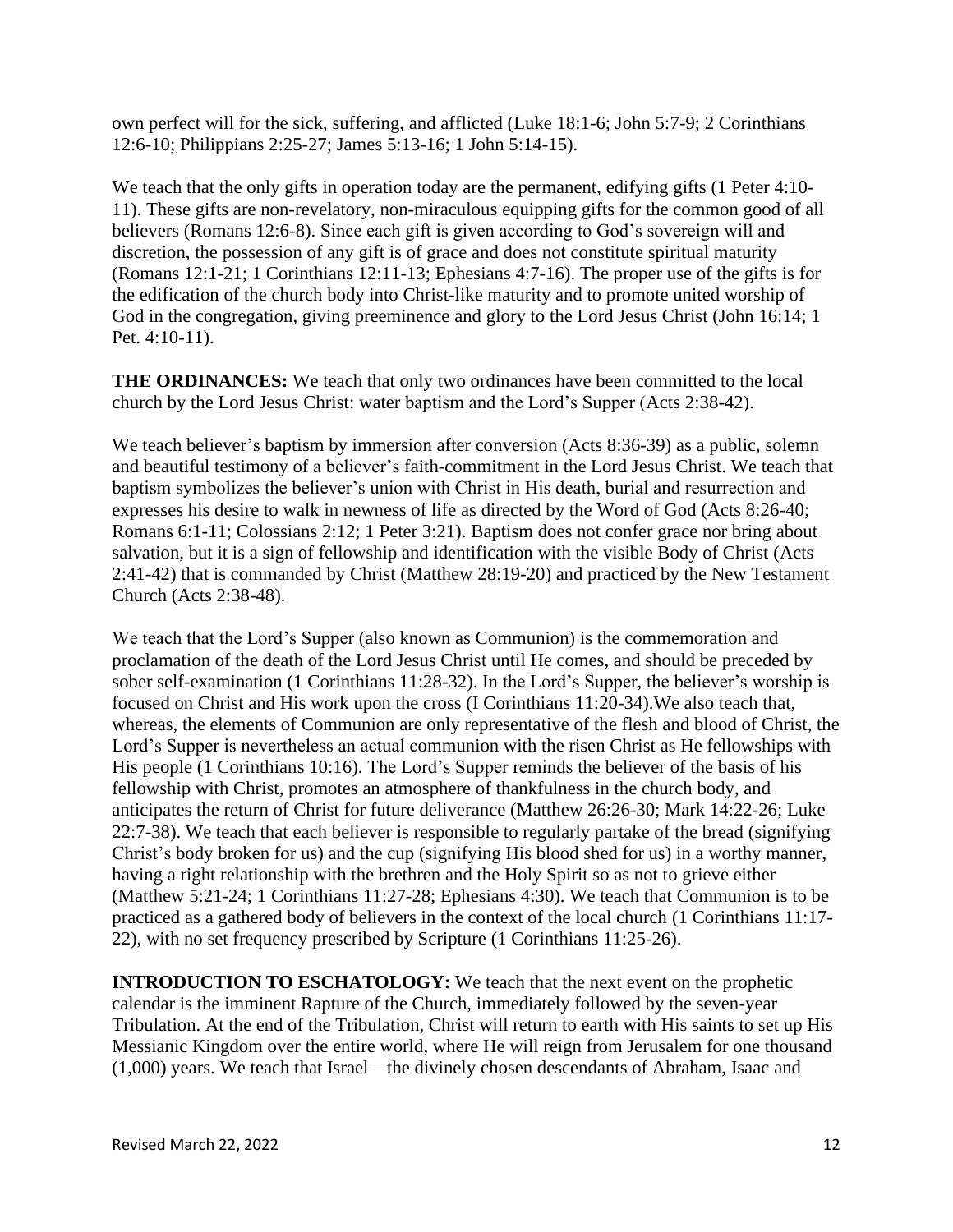Jacob, forming a nation in special covenant with God—is distinct from the New Testament Church in God's plan of redemption.

**DEATH:** We teach that physical death involves no loss of consciousness [\(Revelation 6:9-11\)](https://biblia.com/bible/esv/Rev%206.9-11), but there is a temporary separation of soul and body (Philippians 1:21-24). The souls of the redeemed pass immediately into the presence of Christ and remain in joyful fellowship with Him in heaven until they are united with their resurrected bodies at the Rapture [\(Luke 23:43;](https://biblia.com/bible/esv/Luke%2023.43) 2 Corinthians 5:8; [Philippians 1:21-23;](https://biblia.com/bible/esv/Phil%201.23) 1 Thessalonians 4:13-17). The souls of the unredeemed at death go into hell until they are united with their resurrected bodies, in which they will be judged and cast into the Lake of Fire [\(Luke 16:19-26;](https://biblia.com/bible/esv/Luke%2016.19-26) [Revelation 20:13-15\)](https://biblia.com/bible/esv/Rev%2020.13-15).

**THE RAPTURE OF THE CHURCH:** We teach the imminent, personal, bodily return of the Lord Jesus Christ to rapture the Church to Himself, meeting them in the air; first, those who have died in Him and then those who are alive (John 14:1-3; 1 Corinthians 15:51-53; 1 Thessalonians 4:13-18; Titus 2:13; Revelation 3:10). At the Rapture, the believer's soul and glorified body will be united in order to be with the Lord forever [\(1 Corinthians 15:35-44,](https://biblia.com/bible/esv/1%20Cor%2015.35-44) [50-54;](https://biblia.com/bible/esv/1%20Corinthians%2015.50-54) Philippians 3:21). Between this event and His glorious return to earth with His saints, Christ will reward believers according to their works at His judgment seat (also known as the Bema seat judgment) [\(1](https://biblia.com/bible/esv/1%20Cor%203.11-15)  [Corinthians 3:11-15;](https://biblia.com/bible/esv/1%20Cor%203.11-15) [2 Corinthians 5:10\)](https://biblia.com/bible/esv/2%20Cor%205.10).

**THE TRIBULATION PERIOD:** We teach that immediately following the removal (Rapture) of the Church from the earth [\(John 14:1-3;](https://biblia.com/bible/esv/John%2014.1-3) [1 Thessalonians 4:13-18\)](https://biblia.com/bible/esv/1%20Thess%204.13-18) the righteous judgments of God will be increasingly poured out upon an unbelieving world over a period of seven years, a time also known as the Seventieth Week of Daniel's prophecy [\(Jeremiah 30:7;](https://biblia.com/bible/esv/Jer%2030.7) [Daniel 9:24-27;](https://biblia.com/bible/esv/Dan%209.27) [12:1;](https://biblia.com/bible/esv/Daniel%2012.1) Revelation 16:1-21). These judgments will climax in the return of Christ to earth in great glory and power [\(Matthew 24:27-31;](https://biblia.com/bible/esv/Matt%2024.27-31) [25:31](https://biblia.com/bible/esv/Matthew%2025.31) [46;](https://biblia.com/bible/esv/Matthew%2025.46) [2 Thessalonians 2:7-12\)](https://biblia.com/bible/esv/2%20Thess%202.7-12). At that time, the Old Testament and Tribulation saints will be raised and the living will be judged, with Christ separating the righteous from the wicked in preparation for His Messianic Kingdom [\(Daniel](https://biblia.com/bible/esv/Dan%2012.2-3)  [12:2-3;](https://biblia.com/bible/esv/Dan%2012.2-3) Matthew 13:24-30, 36-43, 47-50; 25:31-33; [Revelation 20:4-6\)](https://biblia.com/bible/esv/Rev%2020.4-6).

**THE SECOND COMING AND MILLENNIAL KINGDOM:** We teach that, after the Tribulation period, the Lord Jesus Christ will come to earth to occupy the throne of David in Jerusalem [\(Matthew 25:31;](https://biblia.com/bible/esv/Matt%2025.31) [Luke 1:31-33;](https://biblia.com/bible/esv/Luke%201.31-33) [Acts 1:10-11;](https://biblia.com/bible/esv/Acts%201.10-11) [2:29-30\)](https://biblia.com/bible/esv/Acts%202.29-30) and establish His literal messianic, Mediatorial Kingdom for one thousand (1,000) years on the renewed earth [\(Revelation 20:1-7\)](https://biblia.com/bible/esv/Rev%2020.1-7). During this time the resurrected saints will reign with Him over Israel and all the nations of the earth [\(Ezekiel 37:21-28;](https://biblia.com/bible/esv/Ezek%2037.21-28) [Daniel 7:17-22;](https://biblia.com/bible/esv/Dan%207.17-22) [Revelation 19:11-16\)](https://biblia.com/bible/esv/Rev%2019.11-16). This reign will be preceded by the overthrow of the Antichrist and the False Prophet, as well as the removal of Satan from the world [\(Daniel 7:17-27;](https://biblia.com/bible/esv/Dan%207.17-27) [Revelation 20:1-7\)](https://biblia.com/bible/esv/Rev%2020.1-7).

We teach that the Kingdom itself will be the fulfillment of God's promises and covenants with Israel [\(Isaiah 65:17-25;](https://biblia.com/bible/esv/Isa%2065.17-25) [Ezekiel 37:21-28;](https://biblia.com/bible/esv/Ezek%2037.21-28) [Zechariah 8:1-17\)](https://biblia.com/bible/esv/Zech%208.1-17) and to restore them to the land which they forfeited through their disobedience [\(Deuteronomy 28:15-68\)](https://biblia.com/bible/esv/Deut%2028.15-68). The result of their disobedience was that Israel was temporarily hardened and set aside [\(Matthew 21:43;](https://biblia.com/bible/esv/Matt%2021.43) [Romans](https://biblia.com/bible/esv/Rom%2011.1-26)  [11:1-26\)](https://biblia.com/bible/esv/Rom%2011.1-26) but will again be awakened by grace unto repentance and forgiveness of sins in order to enter into the land of blessing in a complete fulfillment of the New Covenant [\(Jeremiah 31:31-](https://biblia.com/bible/esv/Jer%2031.31-34) [34;](https://biblia.com/bible/esv/Jer%2031.31-34) [Ezekiel 36:22-32;](https://biblia.com/bible/esv/Ezek%2036.22-32) Zechariah 12:10 – 13:1; [Romans 11:25-29\)](https://biblia.com/bible/esv/Rom%2011.25-29). We teach that this time of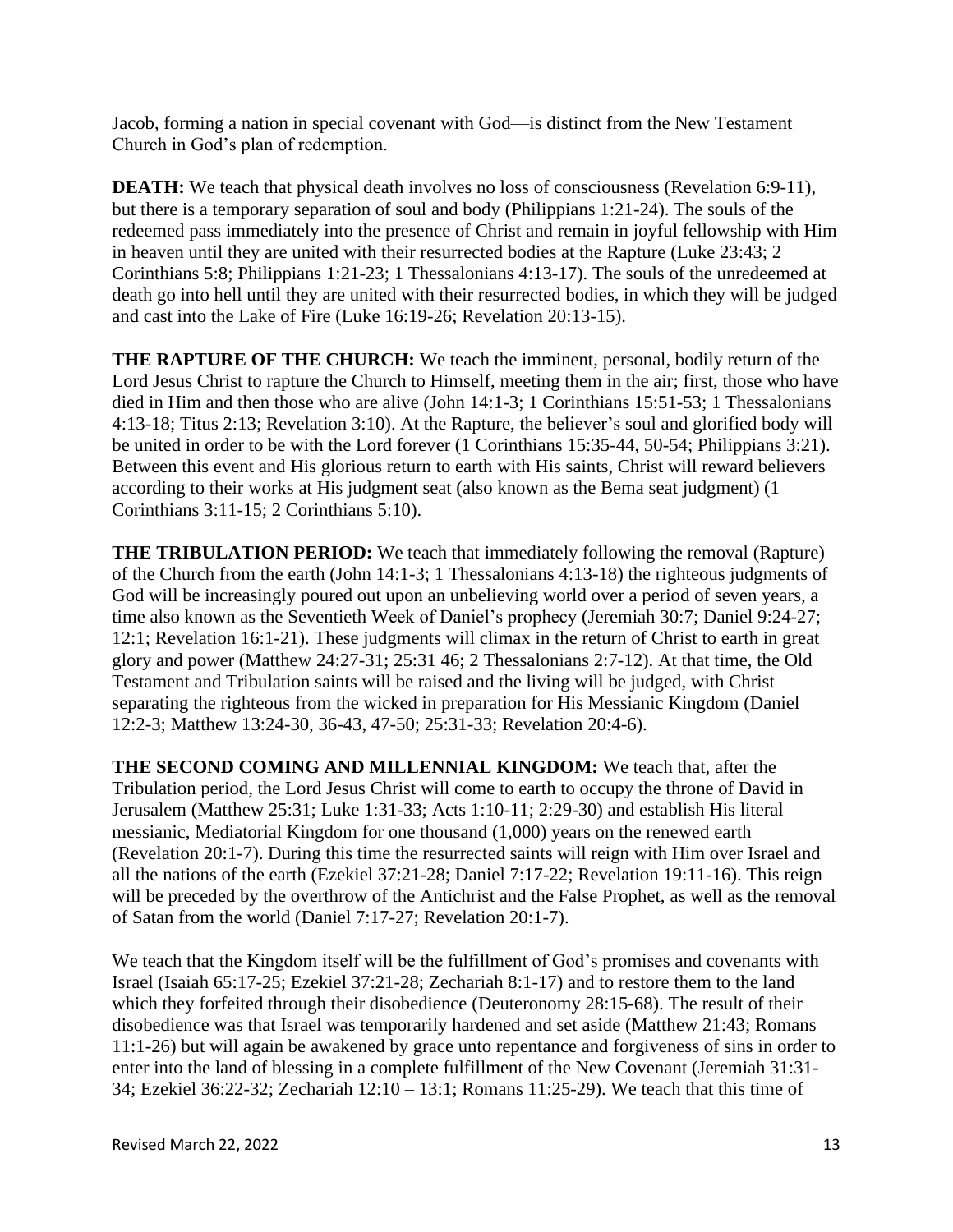Christ's reign will be characterized by harmony, justice, peace, prosperity, righteousness, and long life (Isaiah 11:1-16; 65:17-25; [Ezekiel 36:33-38;](https://biblia.com/bible/esv/Ezek%2036.33-38) Micah 4:1-8), and will end with the release of Satan from the Abyss [\(Revelation 20:7\)](https://biblia.com/bible/esv/Rev%2020.7).

**THE FINAL JUDGMENT OF THE LOST:** We teach that following the release of Satan [\(Revelation 20:7\)](https://biblia.com/bible/esv/Rev%2020.7), he will deceive the nations of the earth a final time and gather them to battle against the saints and the beloved city Jerusalem, at which time he and his army will be devoured by fire from heaven [\(Revelation 20:9\)](https://biblia.com/bible/esv/Rev%2020.9). Following this, Satan will be "thrown into the lake of fire and brimstone" forever [\(Matthew 25:41;](https://biblia.com/bible/esv/Matt%2025.41) [Revelation 20:10\)](https://biblia.com/bible/esv/Rev%2020.10). Then the Lord Jesus Christ, who is the Judge of all men [\(John 5:22\)](https://biblia.com/bible/esv/John%205.22), will resurrect and judge the unsaved for their evil deeds at the Great White Throne judgment [\(Daniel 12:2;](https://biblia.com/bible/esv/Dan%2012.2) [John 5:29;](https://biblia.com/bible/esv/John%205.29) [Revelation 20:13-15\)](https://biblia.com/bible/esv/Rev%2020.13-15). We teach that this will be a physical resurrection when the soul and the resurrection body will be united (John 5:28-29) and the unsaved will be committed to an eternal conscious punishment in the Lake of Fire [\(Matthew 25:41;](https://biblia.com/bible/esv/Matt%2025.41) John 5:28-29; [Revelation 20:11-15\)](https://biblia.com/bible/esv/Rev%2020.11-15), cut off from all divine blessing forever [\(Daniel 12:2;](https://biblia.com/bible/esv/Dan%2012.2) [Matthew 25:41-46;](https://biblia.com/bible/esv/Matt%2025.41-46) [2 Thessalonians 1:7-9\)](https://biblia.com/bible/esv/2%20Thess%201.7-9).

**THE ETERNAL KINGDOM:** We teach that at the close of the Millennial Kingdom the Lord Jesus Christ, having fulfilled His redemptive mission, will deliver up the Kingdom to God the Father, "so that God may be all in all" [\(1 Corinthians 15:24-28\)](https://biblia.com/bible/esv/1%20Cor%2015.24-28). The heavens will pass away and the elements of this earth will be destroyed [\(2 Peter 3:10\)](https://biblia.com/bible/esv/2%20Pet%203.10). Then the New Heavens and the New Earth, together with the New Jerusalem, will come down wherein only righteousness dwells (2 Peter 3:13; Revelation 21:3, 8). This will be the dwelling place of the saints, where they will enjoy fellowship with God and one another in the Eternal Kingdom forever (Revelation 21:1 – 22:21). "Amen. Come, Lord Jesus" (Revelation 22:20).